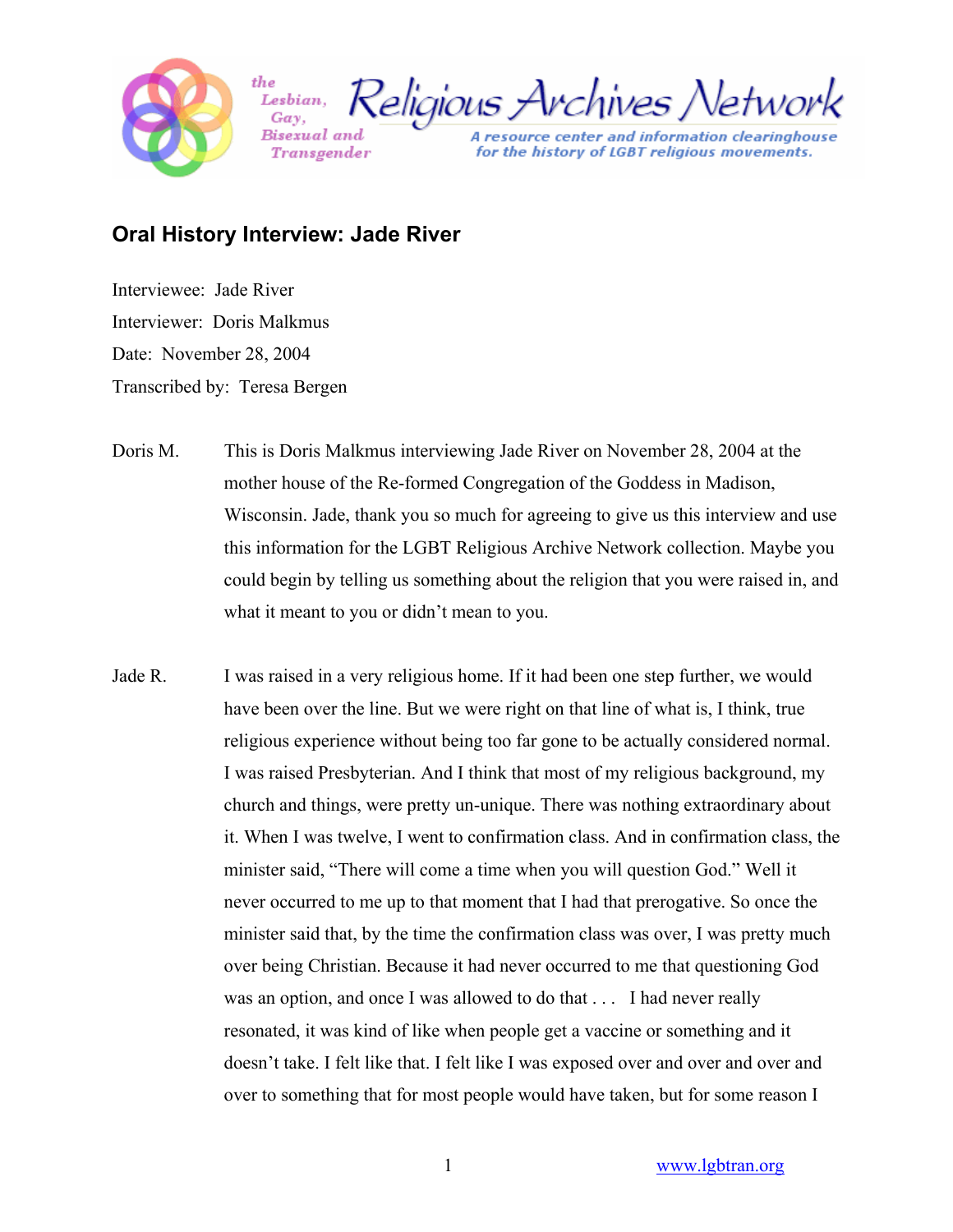was resistant to it. It was like I just could not conceptualize it as something that people found spiritual. I still have difficulty with that. I mean, as an adult, I look at them and think, "What about that particular set of beliefs feeds you?" It still is just foreign to me. And it was foreign to me then. There was no reason it should have been, given my life experience. But regardless of that, it was very foreign. So I began questioning God. And I began trying to think and look for other avenues. But I was pretty stunted in that I was raised in Kentucky and it's not one of the more progressive, literate places to try and do anything. So even the libraries there are diminished. So when I would go and look for things, I couldn't find world religion books or things like that in the library. So I was very happy when I got to be a senior in high school to find out—I did take a class on world religions and found out that there were people in the world that weren't Christian. That was my first experience of knowing that, that there were thousands, hundreds, millions of people in the world that really weren't Christian. And I was really surprised and relieved because I thought, "Oh, thank goodness, this is not *the* option!" Because I really had, up to that point, thought the options were like Baptist, Catholic, Methodist, (chuckles). It was some variety of Christian, no matter what kind of Christian it was going to be. And so I was really relieved to find out there were Buddhists and Hindus and all different kinds of options. So I really did start a really serious religious study at that point, looking into what other people thought and what other people believed, and how they framed their beliefs. But what I found at that point was pretty much what you find when you're in high school and you're doing a survey of religion, which is mostly traditional, that's what I call them, traditional religious options. And most of them were still male-based, and most of them were, I mean, they still went back to the same biblical patriarchs. So I didn't really see a whole lot of difference among the religions that I could survey at that point. So I decided I must be an atheist.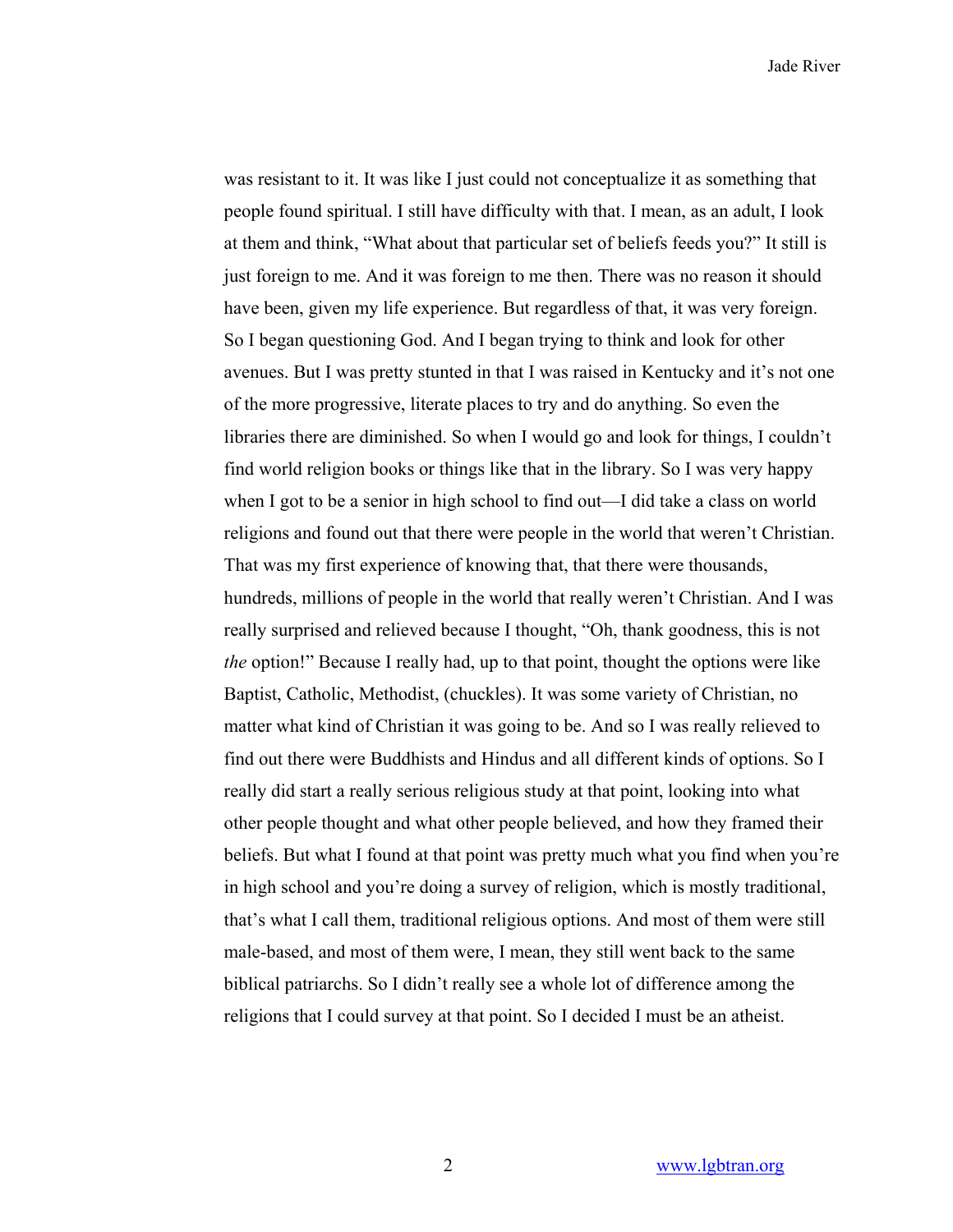- Doris M. Can I, just to kind of contextualize it, what year were you born? Or when were you in high school? And where in Kentucky was this? Because I would say that a high school class in the history of religions or whatever, is pretty cosmopolitan.
- Jade R. I was in Louisville, which was the largest city in Kentucky, which was one of the largest cities in the United States at that point. The factory jobs had all moved South. We were the outsourcing of the Fifties and Sixties, and so it was a very large city. I was born in 1950, and I graduated from high school in 1968. So it would have been right in there. Kentucky was  $49<sup>th</sup>$  in the educational system in the United States at that point. We had a majority of our classes on the TV, where there would be a teacher for the entire county. And then we had people that sat and watched us to keep us in our chairs. So that's why we could have whatever progressive things we wanted, but the education that we got was pretty poor. So at that point I decided, entering college, I was a full-fledged hippie when I went into college. I was a folk singer. And that had influenced me heavily, the values. I came from a very Republican family and registered as a Democrat.
- Doris M. How did you find folk singers?
- Jade R. (laughs) Well, they were on records, and I kept buying records about folk music, and what folk music was. And the music influenced me *a lot*. Because the values that I was singing became my values. And instead of internalizing my family's values—I came from a family that we owned our own businesses and we were pretty well-to-do. And their values were very traditional. And I couldn't, I don't know, they were like, when I registered as a Democrat, they were like, "Well, you can go back and change." They were sure I'd done it by accident, that I just didn't really understand. So I had, I entered college, and at that point I think I considered myself an atheist. And I began--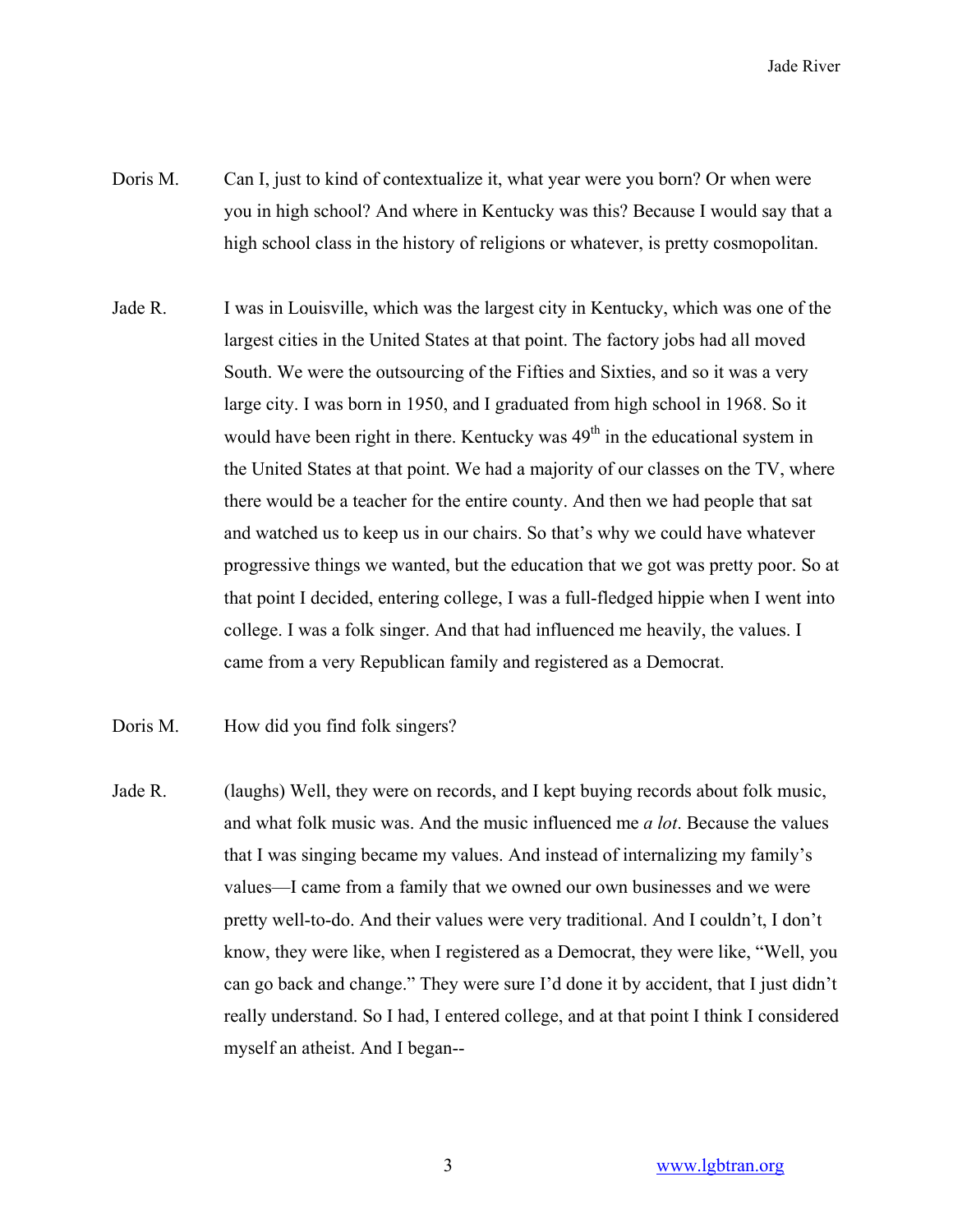Doris M. Where did you go to college, if I can interrupt?

Jade R. Eastern Kentucky University. And I graduated from there in about three years. And at some point in there, I believe I moved to agnostic. I moved from atheist to agnostic at some point during college. And then I got married and I moved to the suburbs. And I married a very wealthy man. And I had a baby. And I was very sad and miserable, and I couldn't figure out why. And I had grown up as a Girl Scout and I used to stand in my living room when I was married and wonder where the grownup Girl Scouts had gone. Without really realizing at that point that they were lesbians, and what I was looking for was where were the lesbians. [laughs] Cause I didn't know, I didn't know that my scouting—I was very naïve, in some ways. I thought I was very worldly, but I was actually very naïve. And I was mourning the loss of my scouting friends, without really realizing that I was mourning the loss of lesbians. Mostly, I was just miserable as a married person. I loved being a parent. I loved being a mother, but I wasn't very good at being heterosexual.

Doris M. But you hadn't really heard of lesbians at this time?

Jade R. Well, somebody had called me one once. But I didn't really, I didn't correlate with anything that—I mean, I knew there were lesbians. And in fact I had read *Our Bodies, Ourselves,* which had a chapter on lesbians in it, which I found very interesting. But I had no connection to that was the Girl Scouts. I knew I resonated with my scouting friends, but I didn't really understand that those women were lesbians and that was what was going on. Although I knew I had crushes on my girlfriends. I had like a bad crush on one woman for a really long time. And even had crushes on some of my married friends, married women friends and stuff. And that was pretty much what was going along until suddenly into my life came an old Girl Scout friend of mine [Falcon River], who I had been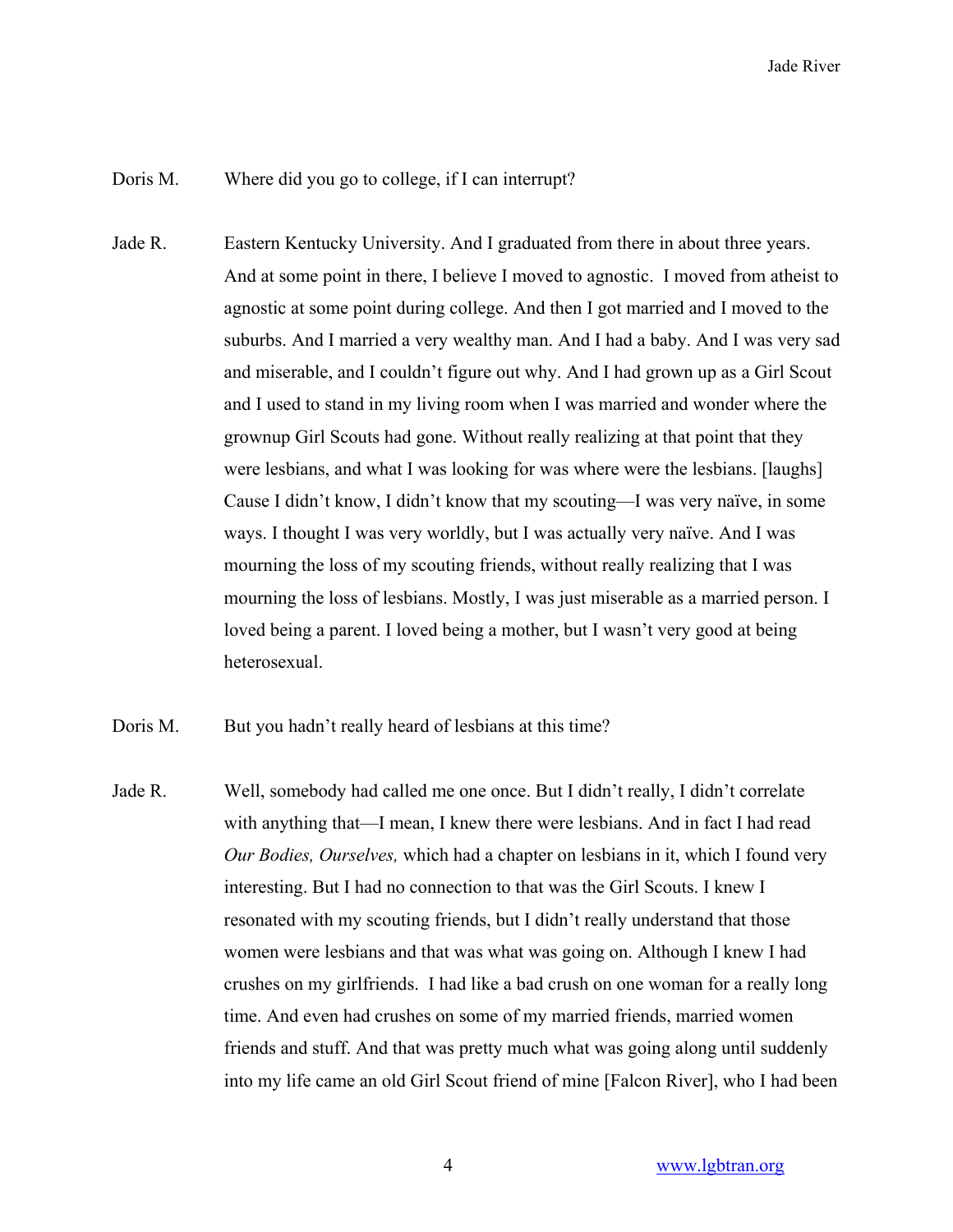her camp counselor and she had been a CIT in my unit. And she said, "I want you to know that I've been in love with you and I'd like to ask you if you would leave with me." And so I did.

Doris M. That seems very simple.

Jade R. (laughs) It was very fast. In about ten days I had packed up everything—my baby and some clothes—and left my house. Left my husband and became a lesbian. Which I didn't know anything about. I didn't know anything about lesbian culture, or about what lesbians did or what lesbians didn't do. And we were right on the cusp of the lesbian feminist movement. And neither did my partner at that time know anything about lesbian feminism. And I got an attorney to get a divorce who was a lesbian. And my attorney said, "Would you like to come to a meeting of the Lesbian Feminist Union?" And I said, "Yes, I would love to meet other lesbians, because I know two—me and my girlfriend." And I went to that meeting and there was a whole lesbian feminist culture that was just burgeoning in Kentucky at that time. The lesbians had just all basically been booted out of NOW [National Organization for Women], and so they had all joined their own group. And what I found in that community was that there were women there who called themselves witches. Well this had been part of my search. In my religious search I had been looking for. . . was this? what was this? and did it. . .? I had always had some psychic skills. And I thought to me they had a spiritual feeling. When you have a connection to spirit and that connection to spirit is informative, then is that what they were talking about when they were talking about psychic? And I was looking for the connection between those things. So when I heard that some of the women were witches, I began to follow them everywhere and *dog them* with questions. Now you have to understand that my search in religion had led me to be quite a philosopher, I thought, at the ripe age of under 23—at the ripe age of 25, I'm now quite a philosopher. So I'm following them around going,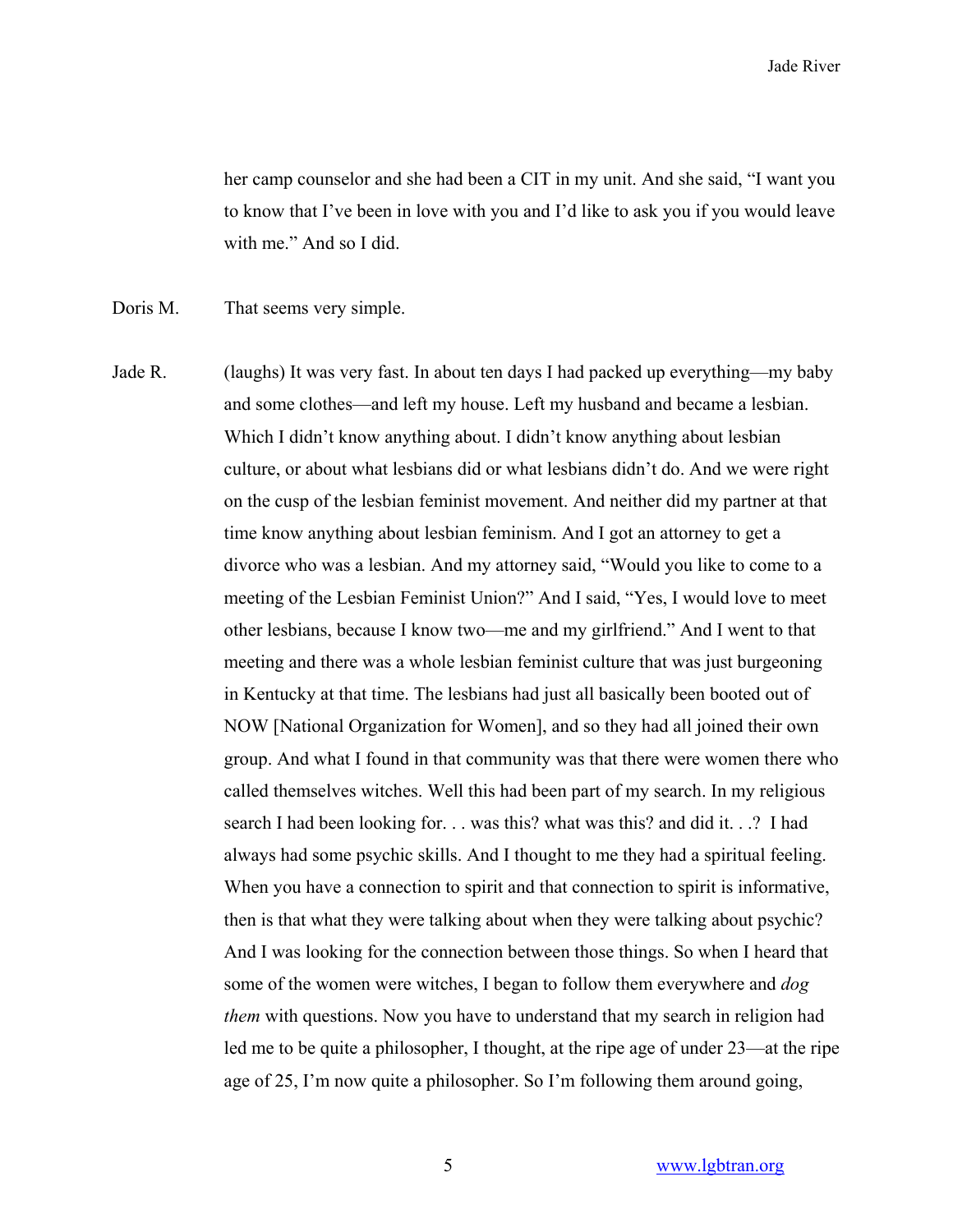"Well do you believe in incarnate deity, or do you believe in external deity?" And asking them all kinds of philosophical questions. And finally after a couple of months they said, "You know, Jade, this is not a religious thing for us. This is a political thing. We don't know what witches believe. We're just identifying with witches because there's that women's international terrorist conspiracy from hell thing (WITCHES) that's come out of New York. And basically they say that if you want to interrupt patriarchy, you should just call yourself a witch. So we don't know anything about that. But we could help you find some." So they did. They actually knew women who were practicing witches. They weren't in Louisville. They were in Cincinnati. And so I got in the car, my partner and I got in our car, and we went to Cincinnati and actually found women who were witches there who were able to answer my questions. Who could say, "Yes, this is what we believe. Yes, this is what we do." And this is how things go. And we actually joined a coven in Cincinnati.

- Doris M. And had these women actually met Z Budapest or had they read it in books? About what year was this? What resources did kind of like the very earliest witches have to draw upon? And I'm thinking about before it was really out there. Like a lot of publications happened in '76, I think.
- Jade R. Well, we didn't have a clue. All they knew was that if you were trying to establish a spiritual practice that wasn't based in traditional religion; that it had something to do with a ritual and with celebrating seasonal holidays. And they really didn't know. At some point along in there, we did get  $Z$ 's book. And a lot of the stuff that we did was, open the book and hold it in front of us and say, "It is better to run on my blade—" (laughs) we were reading—"than to enter this circle not in perfect love and perfect trust." So we did a whole lot of read ritual, which is not really some of the more redeeming rituals you would really go to. But it was a fairly large circle. It had about 20 to 25 women in it, that met.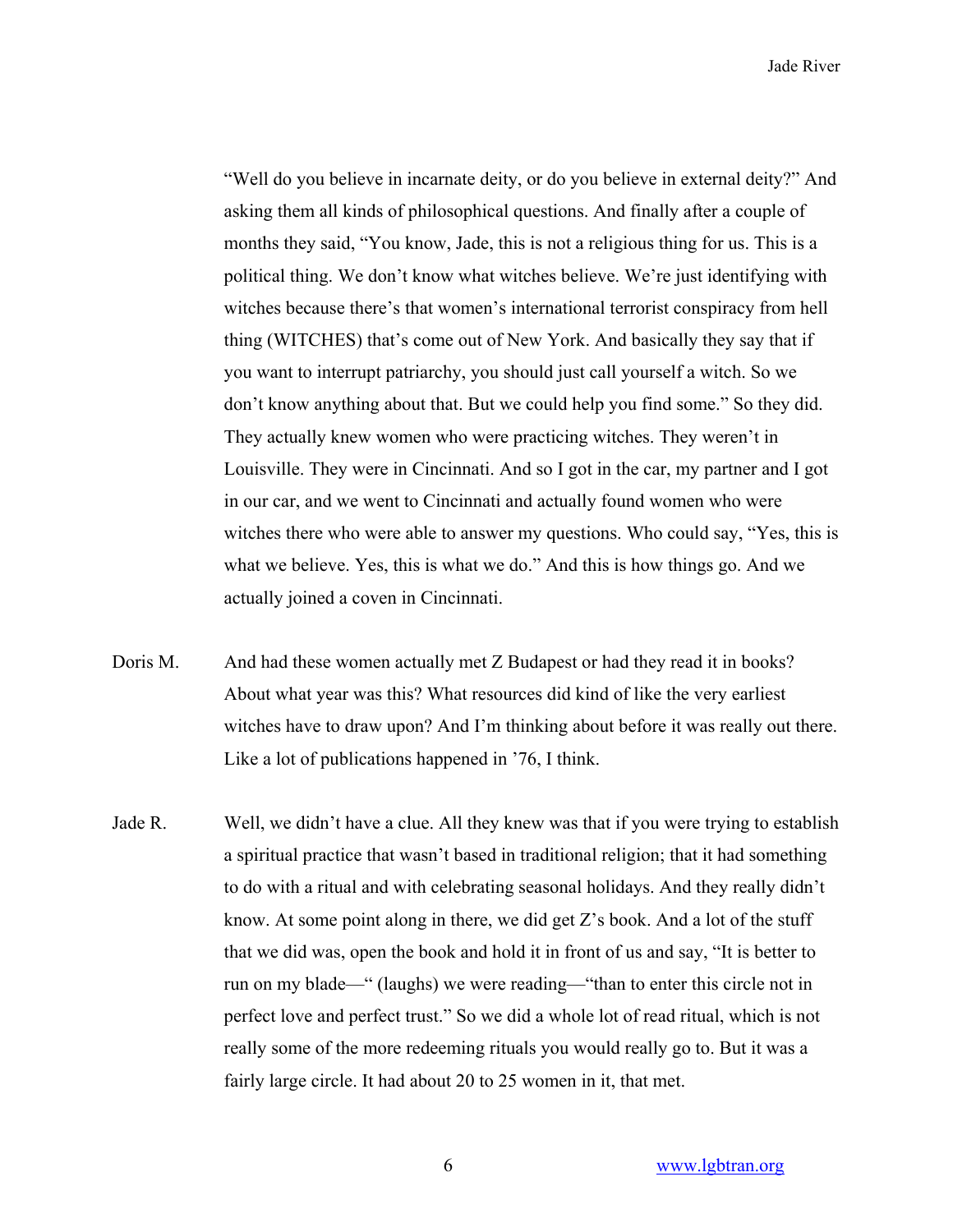## Doris M. Mostly of the same age?

- Jade R. Yes. Very close to the same age. It would be 25 to 35 would probably have been their age range. In fact, at that point I knew a 30 year-old lesbian who was a bit mentally ill. And I was concerned that older lesbians were all crazy. Because she was the only one I knew that was above my age range. It turned out not to be true, but that was my concern in my twenties was that older lesbians just went crazy. Because she was the only one I knew that was over 30. So that became a coven for us, a regular circle where we went. And we would go as many times, they met eight times a year, we would go there for as many of those as we could. And normally made six or so a year, that were there. And I was a member of that coven for I think three or four years, for quite a while.
- Doris M. And were you engaged in other lesbian community activities or political activities in Kentucky?
- Jade R. Oh, absolutely. I was a member of the Lesbian Feminist Union. We opened the only women's only bar in, like, I don't know, there were some on the East Coast and some on the West Coast, and the one we had in Kentucky. We opened a bar called Mother's Brew. Because my family had run their own businesses, I was like, "Well, if you want a business, you just incorporate and sell stock and open your business." So I talked all these women into each buying a share of stock and we opened a lesbian bar. And that bar served as kind of. . . The Lesbian Feminist Union held their meetings there. And it was closed; we did not allow men in; this was part of the response by the lesbian feminist community at that time was to be separatists; to isolate so that we could really focus on how would it be if we weren't responding to traditional male expectations for women. So this was a very separatist period. I didn't know lesbians who hung out with men. There wasn't a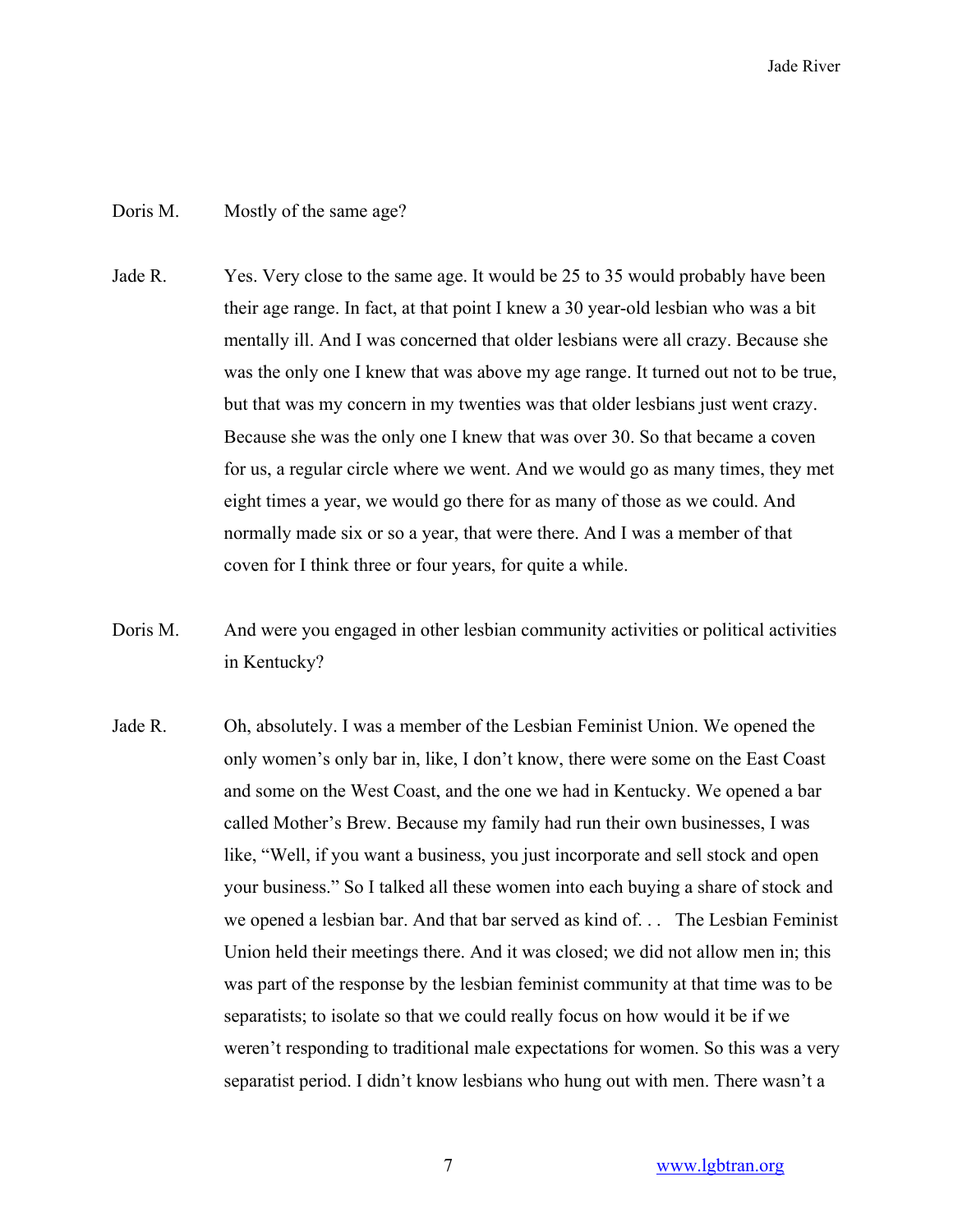whole lot of trans—of crossover between the lesbian population then. And we were also, it was not okay to be out at this point. It was very closeted because we were in Kentucky, you could lose your job, you could lose your house, you could lose your kids, because you were a lesbian. So there was a lot of fear and a lot of safety by just being around other lesbians. And that was true, too, in the women's spirituality circles that we were in. This was a very anarchistic group, the coven that I was in. There were no leaders. No one was ever in charge. We occasionally rotated from place to place where we would hold our meetings. And we would rotate among people who facilitated. And quite frankly, we didn't know much of what we were doing; we were just making it up. I talk about Z as being like a cargo cult; she would come through and scatter artifacts, and then we would be left with those artifacts out of which we tried to construct a spirituality movement. And at one point we did have a conference where Z came. And it was in Columbus, Ohio, and it was called Witches and Amazons. And there was a woman there who talked about having been to the Amazon. And Z was there, and it was the first time I'd ever really met Z.

Doris M. Having been to the Amazon?

Jade R. The Amazon as in the river, the place in South America. She had gone there to look for Amazons in the Amazon. And that was one of the speakers. And the other speaker was Z, and she, Z, is very charismatic and a very good public speaker. And she spoke. And I had never really met or seen anyone who was informed about feminist craft. And she was very self confident. I was so inspired by her speaking. And I have to give you this genre, which is we had ridden there in a panel van with the back of it full of beanbag chairs. And we were all stoned. So when we got back in the van, I said to my friends then, sitting on my beanbag chair, I said to my friends, "If I just had a little money, I would organize for the goddess. I know what to do." I'd organized the bar, and I'd run my own business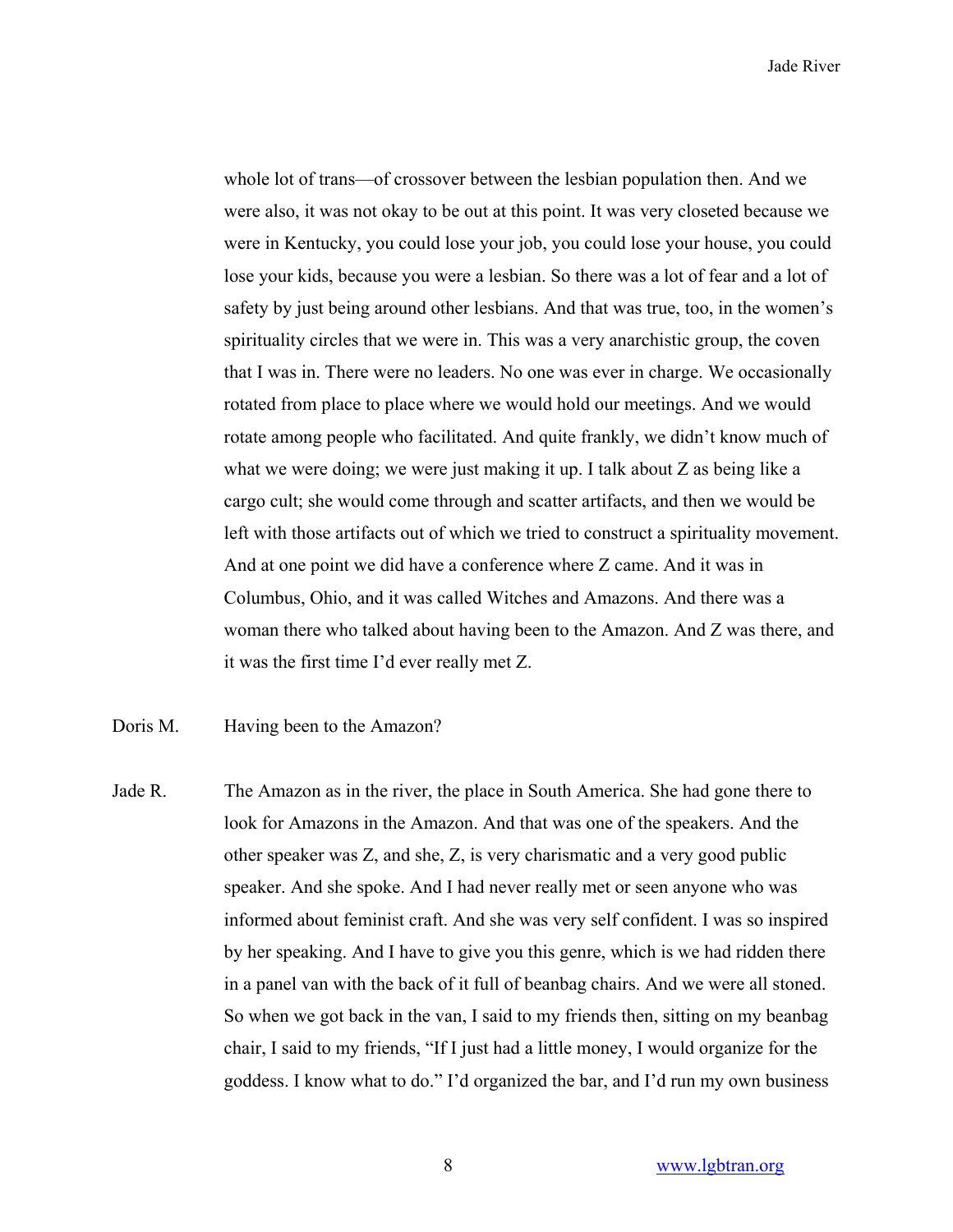before that. I managed a daycare center. I said, "I know what to do. I think I could help this. I think I could, you know, like figure out how we could like have some kind of structure or contact or connection between us. If I just had a little money, I would really focus on doing this." And I got out of the van. My friends dropped me off, I went in the house and my phone was ringing. And I have to tell you a segue, which is back to my grandmother, with whom I had a pretty bad values conflict. My grandmother belonged to the country club, had crystal chandeliers, had red flocked wallpaper in her dining room, lived in a very bourgeois house, was really very focused on how you looked and how you represented yourself to the public. And not very focused on anything external. So, and my grandmother had said to me—I had very long hippie hair, and my grandmother had said, "Cut your hair or I'm taking you out of my will." And I said, "Okay, fine, take me out of your will," every time she said that. Well it turned out that every time we had that conversation, she took \$10,000 off of my inheritance. But I did inherit: a diamond ring, a five-carat diamond ring with a 24 quarter carat starburst—I'm telling you that because it was huge—I mean, it was so huge that when you put it on, people thought it was fake, a mink coat, and nuclear power plant stock, (laughs) (This is why I have to say I had a values conflict with my grandmother) and a little cash, a very little bit of cash. So I thought this was pretty clearly a message that these items need to be transformed. And having just said, "If I had a little money, I would organize for the Goddess," And then getting this like message in the form of diamond ring, mink coat, nuclear power plant stock, I was pretty clear that she had spoken. (laughs) So having gotten this pretty clear message from the Goddess, I began to really look into keeping my promise. How is it that you would organize a group of anarchists. Because basically, the entire feminist spirituality movement at that point was extremely anarchistic. There was no leadership. There was no structure. There was no—I'm speaking, too, from the Kentucky experience, ok? I think maybe on the coast, something else might have been going on. But in Kentucky, there was nowhere to go to begin to make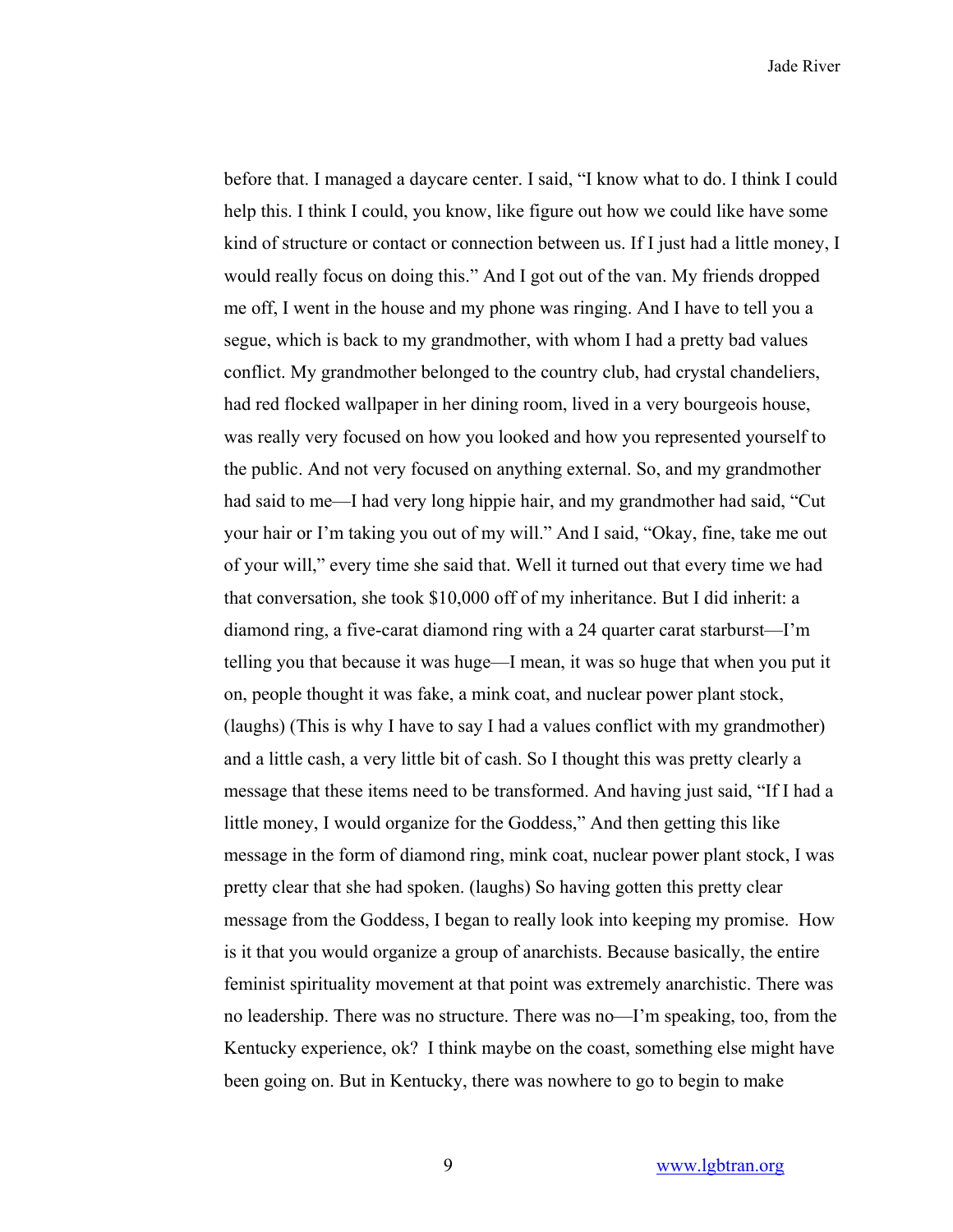structure. Going back to my coven that I was in, and the example of the anarchy: what you had to do if you wanted to be a priestess in that coven was. . . in the Craft, there's a lot of stuff where it's a year and a day. Which basically ends up to be two years a lot of the time, because there's only certain dates you can do something. So if you wanted to be a priestess, you had to declare that you wanted to be one, and then you had to act like one for a year and a day, which was two years. And then the group had to agree that you had done that for two years. So if you can envision a group of 30 lesbian feminists, fully in their critical, anarchistic mode, agreeing that you had acted as a priestess for a year and a day—ostensibly two years, because you could only do it on Candlemas. Candlemas was the only day you could declare. Candlemas was the only day you could become a priestess. So that meant that it was two years, because you had to declare and then a year and a day went by. So the second Candlemas had to go by. But that group did agree that I had acted as a priestess for two years. And so I was declared a priestess by my coven at that point.

Doris M. Did your coven have a name?

Jade R. No, I don't think so. It was just like, "the spirituality group," I think is what we called it. It didn't really have a name.

Doris M. And it's in Cincinnati.

Jade R. It's in Cincinnati, which is about, it was about a three-hour drive that we would take, regularly, to go up there and be a part of it. And so that was, I had that piece, which is someone said I was a priestess. So that was a beginning. And then what happened was then I started looking at "Could I do this in Kentucky?" And what happened was, the lesbian community in Kentucky--none of this that I'm speaking about is happening outside the lesbian community—this is all lesbian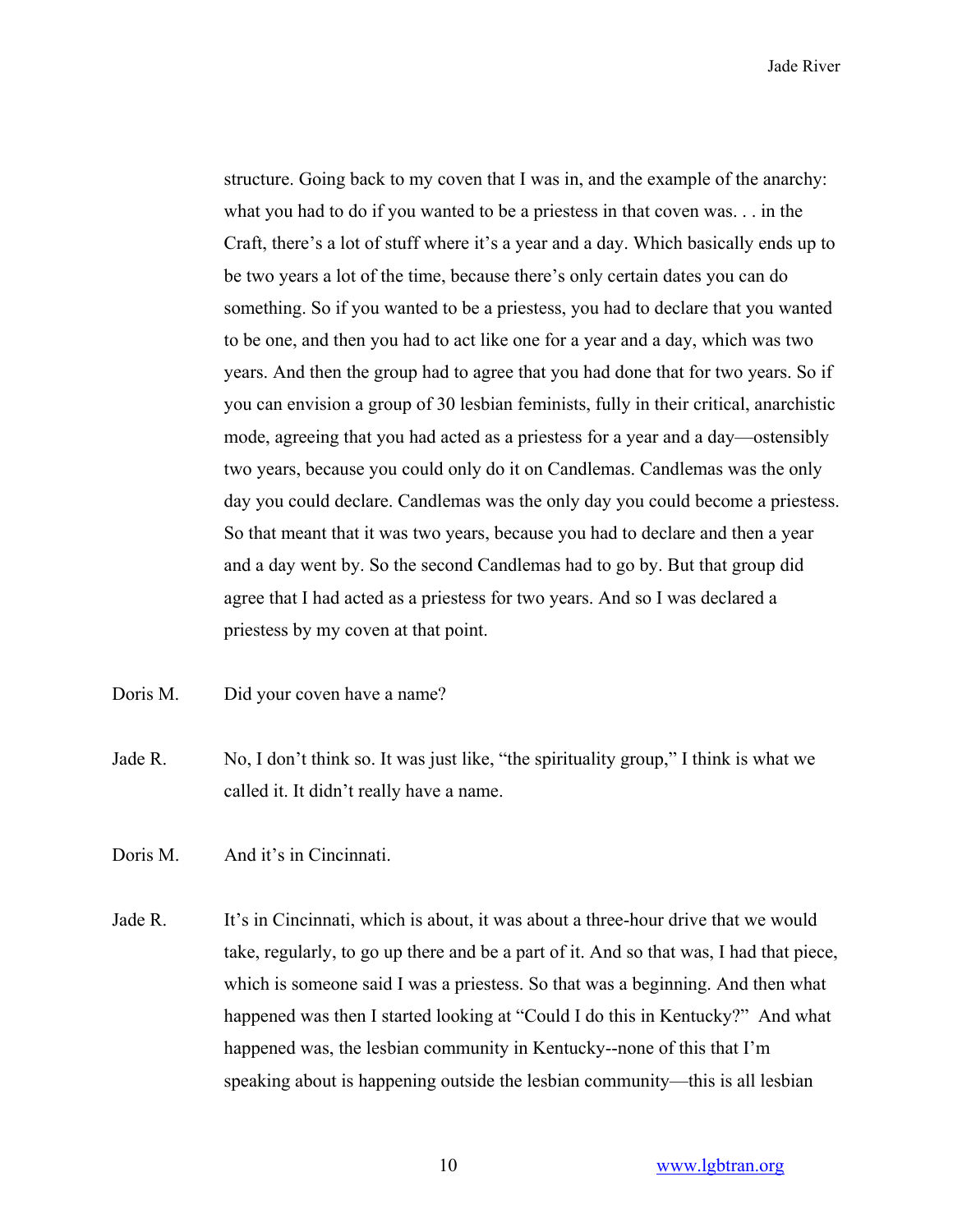community stuff. The lesbian community in Kentucky was by and large intimidated by the witches. They [Kentucky lesbians] were, there was a lot of Christians. A lot of Dignity [Catholic], Integrity [Episcopal], MCC [Metropolitan Community Church] stuff that was considered the spirituality of that community. And so when the lesbian feminists popped up and said, "Yeah, and we're witches," it was *not* well accepted. It was, in fact, looked at with a lot of disdain and fear, I would say. Even fear. Kentucky is not the most progressive of places to begin with, so.  $\ldots$ 

- Doris M. I'm hearing that lesbians were participating in Integrity and Dignity and MCC. Were there any, like did you pick up any energy from those women that they weren't happy doing that? That they were trying to reform patriarchy, or that they weren't quite comfortable working with gay men in those organizations? Or do you just remember. . . ?
- Jade R. No, they were fine. The sense that I got, the most contact I had with people from MCC and the feeling that I got from most of them was, "Finally, there's someplace we can go." More than anything else. Again, this is like 1977 at this point.
- Doris M. But their Pentecostal approach didn't leave any room for the Goddess?
- Jade R. No. Not at all. No. (laughs) No, there wasn't, and in fact we could *maybe* be Satan. You know, they weren't really sure. You had to be careful because Satan could be lurking anywhere. And you know, we might maybe be Satan. So, so at that point, thinking of organizing in Kentucky, I kept looking around, trying to see would there be anybody that I could look to other than—I did have a small group of people; there were about six of us by that time, five or six of us, that were going to the group in Cincinnati together from Kentucky. And had been doing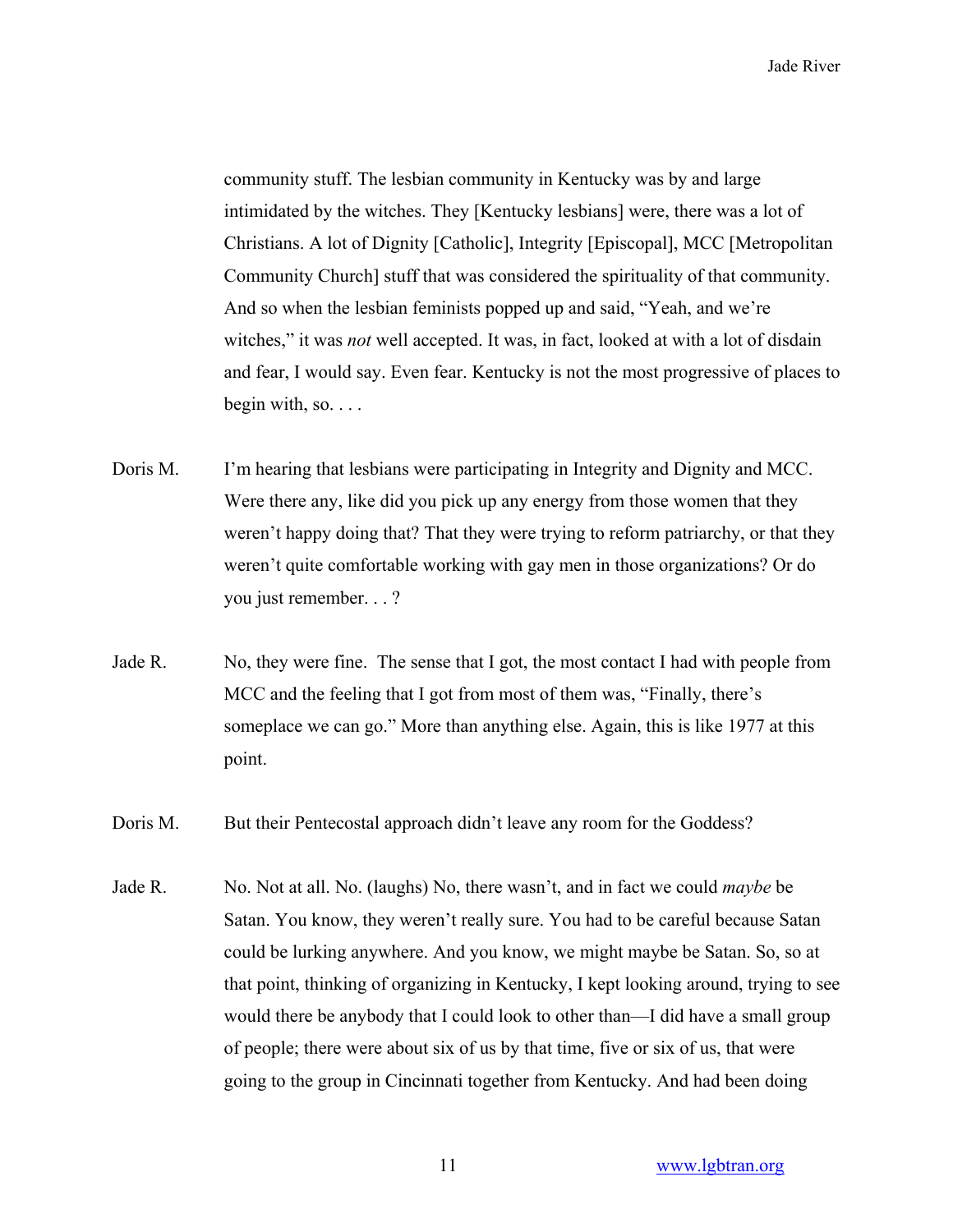things on our own. And I was trying to figure out if there were enough women there to sustain a movement. And I didn't think so. So I began shopping for where there might be some community that could sustain an organizing effort. And I actually went places and looked. I went to California and talked to Z. I went to the East Coast to see if there was anything out there. And basically what I found was the community that seemed to have the most to offer was Madison [Wisconsin]. And at this point in my personal life, what was going on is my ex-husband had decided that he was going to sue me for custody.

- Doris M. Was that based on your lesbian lifestyle?
- Jade R. Yeah, because I was a lesbian. Yeah. And he had remarried and had another child. And that child was developmentally disabled and he basically said, "I want my good kid. I want my whole child." So I really needed to be able to go someplace. My criteria for leaving was: someplace where gays and lesbians were present; someplace where women's spirituality or pagans were present; and someplace where I could be protected. And at this point, Wisconsin was the only state in the United States where gays and lesbians were protected by law.
- Doris M. Protected from custody battles?
- Jade R. We were full citizens. We had rights here. It was the only state in the United States.
- Doris M. Oh, the human rights?
- Jade R. Yeah, where we were protected from discrimination, in Wisconsin. So I decided, okay, it has lesbians, it has pagans, and I'm protected. So I was to Wisconsin very quickly. So my partner at that time and I—still my Girl Scout partner—and I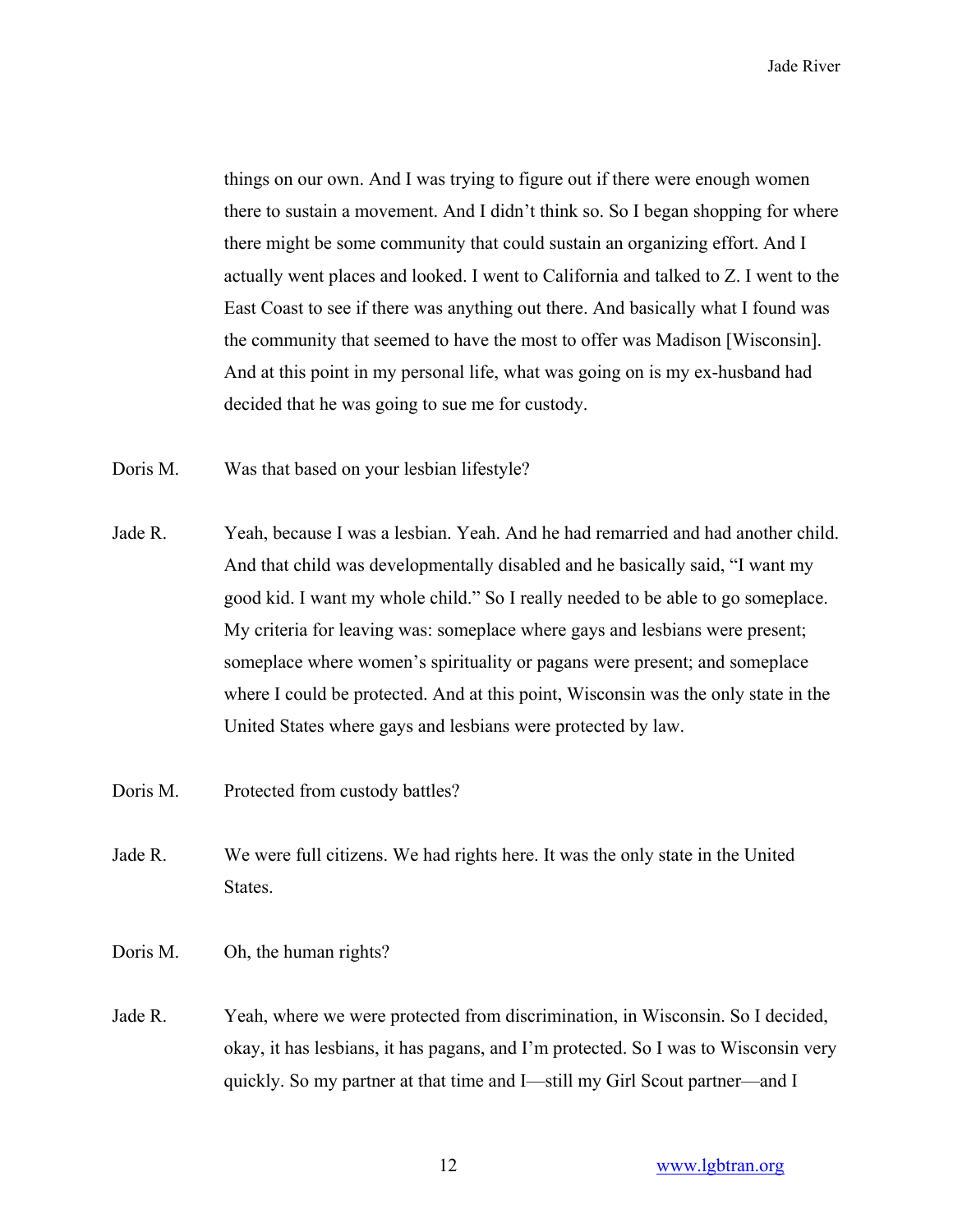came to Wisconsin. And I basically secured my custody by moving here. Because they had to file across state, and there were no grounds in Wisconsin. Because being a lesbian was legal in Wisconsin. So I came here and began to start to organize. And because my experience in Kentucky had been entirely in the lesbian community, I started a group here, a lesbian spirituality group. They have like, in Wisconsin, they have little community centers everywhere. And so there was one that we rented a room and then we started a lesbian spirituality group. And that went on for a while. And we began to grow and change and get bigger. And we finally got to the point where we were having like sixty, seventy women coming to this lesbian spirituality circle.

Doris M. This is about 1982.

Jade R. Yes, this is 1982 by the time I got to Wisconsin. And one of the women that I actually met at a lesbian event was Lynn Levy. And I had been kind of putting out the call to the Goddess. I had heard, Gandhi had made a statement that if you wanted to build a movement, you had to have a press. So I thought that one of the first things we could do, then, was start some kind of written down thing. And there was no, there had been a magazine called *WomanSpirit.* And *WomanSpirit* had published for, I think, ten years, and then quit. So there was this void. There was no communication anywhere among women's spirituality women. So I had decided that Gandhi was probably right. And that one of the things that maybe we could do was to start a press. Only I'm not very good at editing, I don't know anything about photography, and I knew nothing about paste-up or layout or anything it would take to get a newspaper together. So I figured I needed three people. So I began to look for those three people. And at a lesbian pancake breakfast I met Lynn Levy. Lynnie, we call her. I mean, we call her Lynnie. Her name is Lynn Levy, but everybody calls her Lynnie. I met Lynnie. And she had a degree in photography, a degree in printing, and she's an ABD in English. And I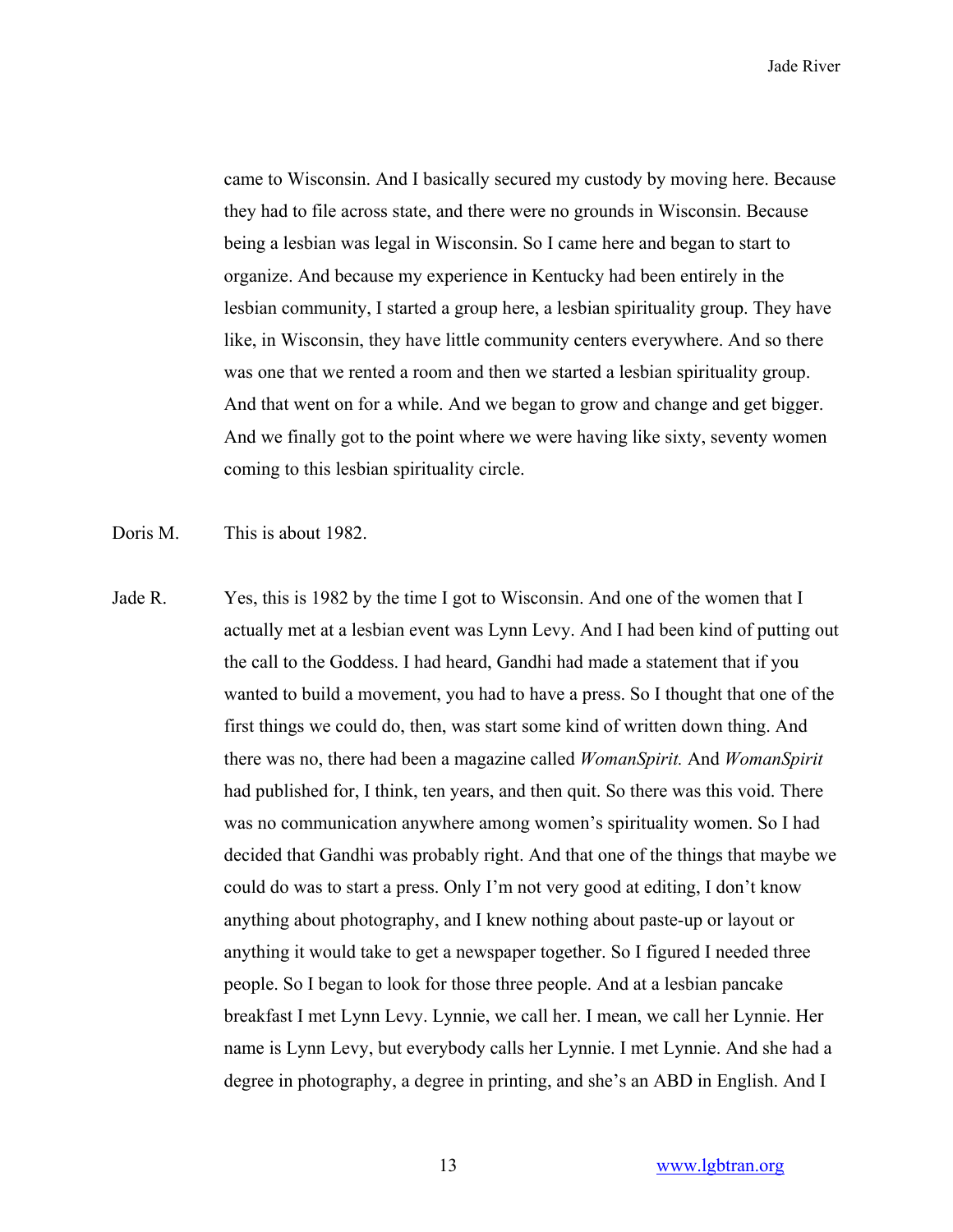thought, well, that will do. (laughs) I thought I needed three people, but this one will do. So, she started coming to the spirituality groups. And then I started talking to her about my visions and, how I wanted to organize and that I wanted to publish this paper. She said, "Okay, I'll do it." So we started publishing. And that was the very first thing we did before we did anything else is we started publishing a paper which is *Of a Like Mind,* which we published for 18 years at that point. For a long time—it seemed like a long time, it was probably not that long—it was just Lynnie and I. And we had our offices on my back porch, which was a screened-in, four-season sun porch. That's where our offices were. I took my grandmother's money and I bought a computer and a mailing program and began to try to figure out how the computer and the program worked. And began trying to put together a mailing list.

Doris M. How did you do that?

Jade R. Put together the mailing list? Well, we asked *Country Women* if we could have theirs, and they were like, "No, we're not giving it away to you *nutballs*." That was basically, they didn't know who we were, and they didn't have any reason. At this point, I've talked to them since, and they said, "Well, if we knew you were going to turn out to be who you were, we would have given it to you." But at that point, they're like, [in a gruff voice] "No, we don't give away our mailing list." We basically started networking. We'd find a few women, and then there would be a woman who said, "Well, I know somebody in Michigan who's interested in this." And we put an ad in *Lesbian Connection.* And we, just began to, amass a mailing list. And I remember we had a bulk mail permit, which meant that we had to have 200 to be able to bulk mail. And we were like scrambling for that first time. You know, we'd be like, "Okay, I think I'll mail myself three." (laughs) Because we couldn't find 200 women to put together to do that. And we would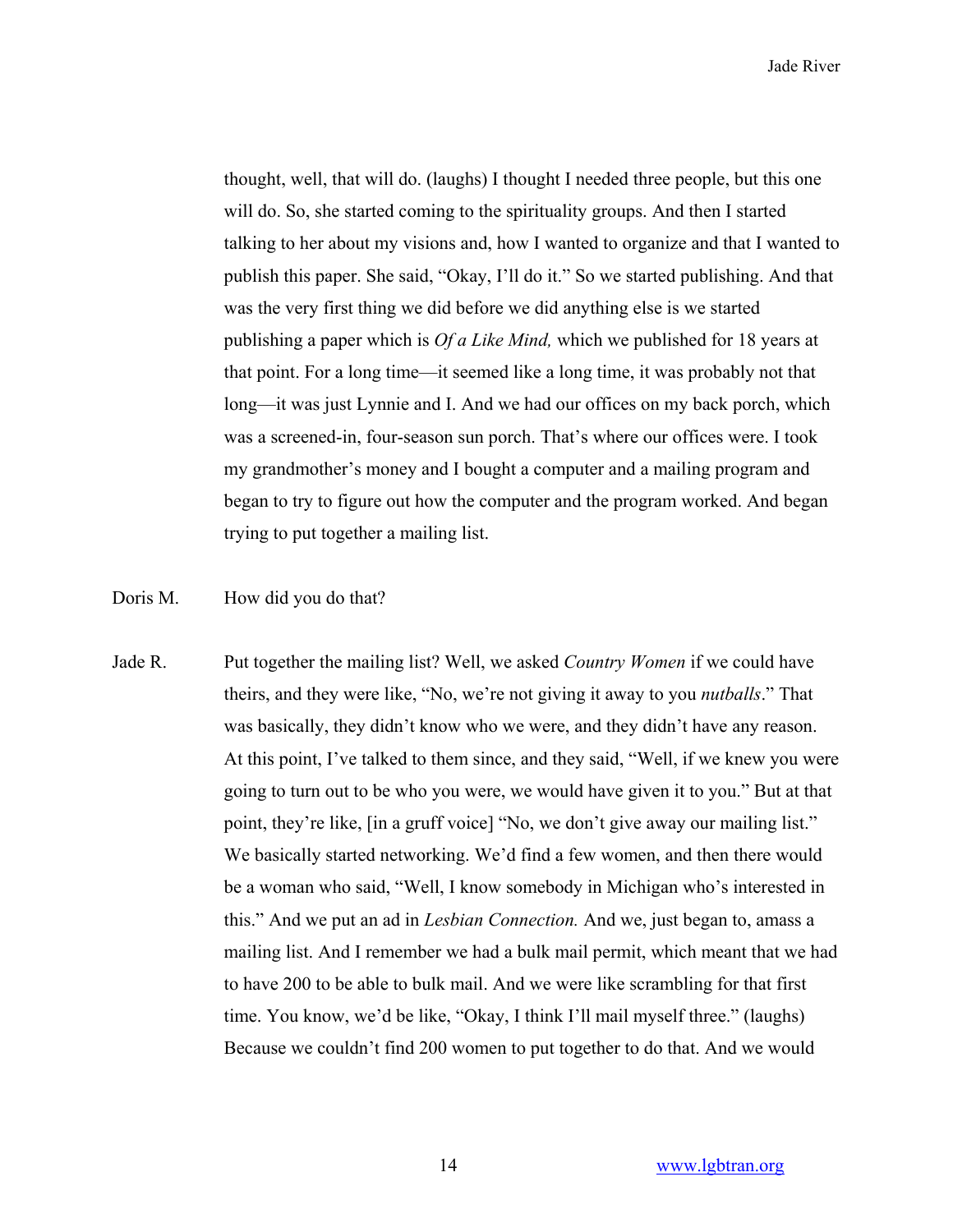prospect. We would send them out to people in hopes that maybe they would be willing to get it.

Doris M. [Interrupting] What about, were these basically still using lesbian kind of—

- Jade R. These were all lesbians.
- Doris M. All lesbians. That's what I'm wondering is if there are straight women's organizations yet.
- Jade R. No. No, no. It hasn't even crossed our mind that straight women would ever even be interested. I'll tell you about that. So the office is on the back porch, we've been publishing the paper for a couple of years. It's doing okay; we've got a moderate circulation. We *are* the paper.
- Doris M. And your subscription list keeps going up.
- Jade R. It's going up, yeah. We're actually getting subscriptions. That was amazing, like the first few subscriptions that came in. "Woo hoo! Somebody's going to give us money for this!" It was like nine dollars, eight dollars. It wasn't very much for a year's subscription. It was published on newsprint. It really was a newspaper. And a lot of what we saw our purpose for at that time was not. . . it really wasn't. . . [it was like a newspaper.] There was a certain number of articles, but it was contacts, connections, and where were people, and who was doing what and if you were doing research on tarot, where was someone else doing that research. So a lot of it was that bonding and connecting and finding and was there a group in this area, and who was here, and was there anybody there. We had groups that we would put together for like pen pal circles. It was just a whole lot of real basic connecting, just trying to find each other. And then about half the paper was stuff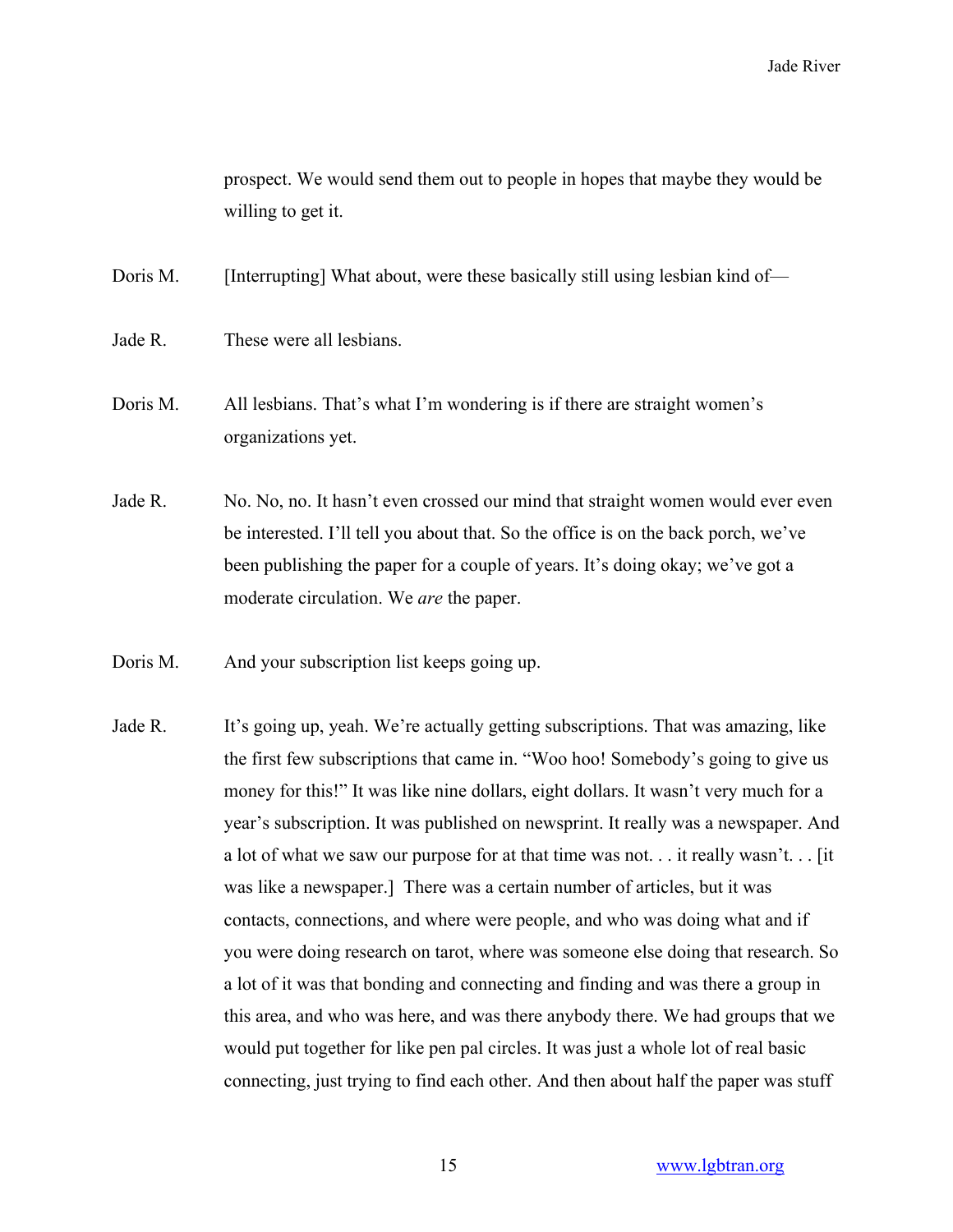people. . . [want] like articles and information. But the other half was real seriously looking for people and trying to, you know, "Where's there a conference, where can I go?" And at this point, everyone I knew in all of these circles, called themselves Dianic. Because Z was a Dianic. And so we were all sourced from Z. And so we all called ourselves Dianic.

- Doris M. So you know about Z, and you know about women in Madison and Cincinnati.
- Jade R. Right.
- Doris M. You've visited a few places on the East Coast and in California.
- Jade R. Yeah.
- Doris M. And have you like developed a much thicker, like number of covens and contacts across the United States by this time?
- Jade R. Yes. We're beginning to like get a good base of people. Subscription for the paper is probably about six or eight hundred [1984] And we're thinking, well, that's a pretty good amount. And we've gotten down publishing. We're getting pretty good at it, getting the articles in, getting them out. Lynnie is doing the editing, the paste up and layout, and I'm doing the mailing list and the day to day operations, the bank statements and, you know, taking everything in. But there really isn't anybody else there but Lynnie and I.
- Doris M. And you're talking about maybe eighty-three, four, five now?
- Jade R. Yeah. And so we're sitting, having a philosophical discussion, looking at the lake, because that's what my back porch looked out on was one of the lakes in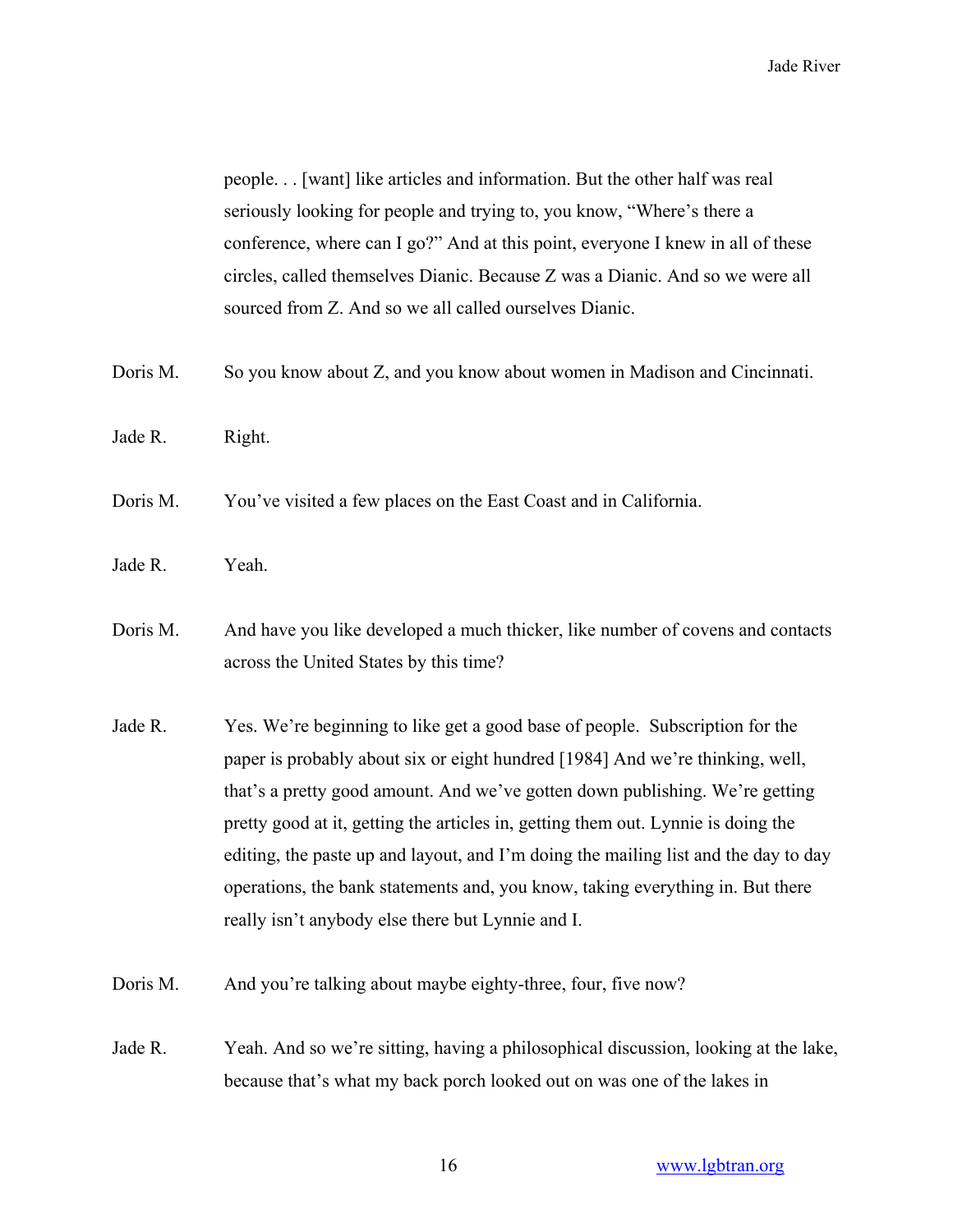Wisconsin. Outside. . . . Dane County, in Madison. There's four big lakes [in Madison area] and my back porch was on one of the lakes. So we're sitting there looking at the lake, and I say, "Well, I don't know what Dianics believe, do you?" She says, "I really don't know. Do you think they all think what we think? Or do you think they think something else?" And we had this discussion for quite a while. And finally we said, "Well, why don't we just get them together and ask them?" So we decided we would have a conference. And we would call it "Defining Dianic Wicca." And we would like invite everybody that we knew that called themselves a Dianic to come. So we put this conference together and we sent out the information. Of course, we had the paper, so we had a source, for these people. And of course if you have, if you're sending it to 800 people, there's probably 1600 reading it. And then if you're really doing something, a lot more people actually get contact through that kind of thing. So we thought well we probably have enough so that we could get a base of people to come. So we started advertising for "Defining Dianic Wicca" conferences. We invited Z. We invited anybody who was anybody, actually, at that point. Diane Stein, Shekhinah Mountainwater, Ruth [Barrett]. Just a whole lot of people to come to the "Defining Dianic Wicca" conferences. And they did. And we ended up, I think, with about sixty people at our first conference. And we had, it was still very lesbian feminist, so we didn't have really any workshops or anything like that. We had discussions, and we had position papers. And we had important questions that we were answering. And we had had about, we had two years' worth of topics that we had decided we would cover half of them in one year and half of them in the next year. Like, "What is your relationship to the Goddess?" That would be like one. And, "Do you really think astrology has anything to do with the Dianic movement?" That was probably from the most profound to the most mundane of the topics covered. And we would get women together and basically argue about what Dianics thought. For two years, we did that. And then at the end of two years, we were still not done arguing. So we had a few more. (laughs) Finally, I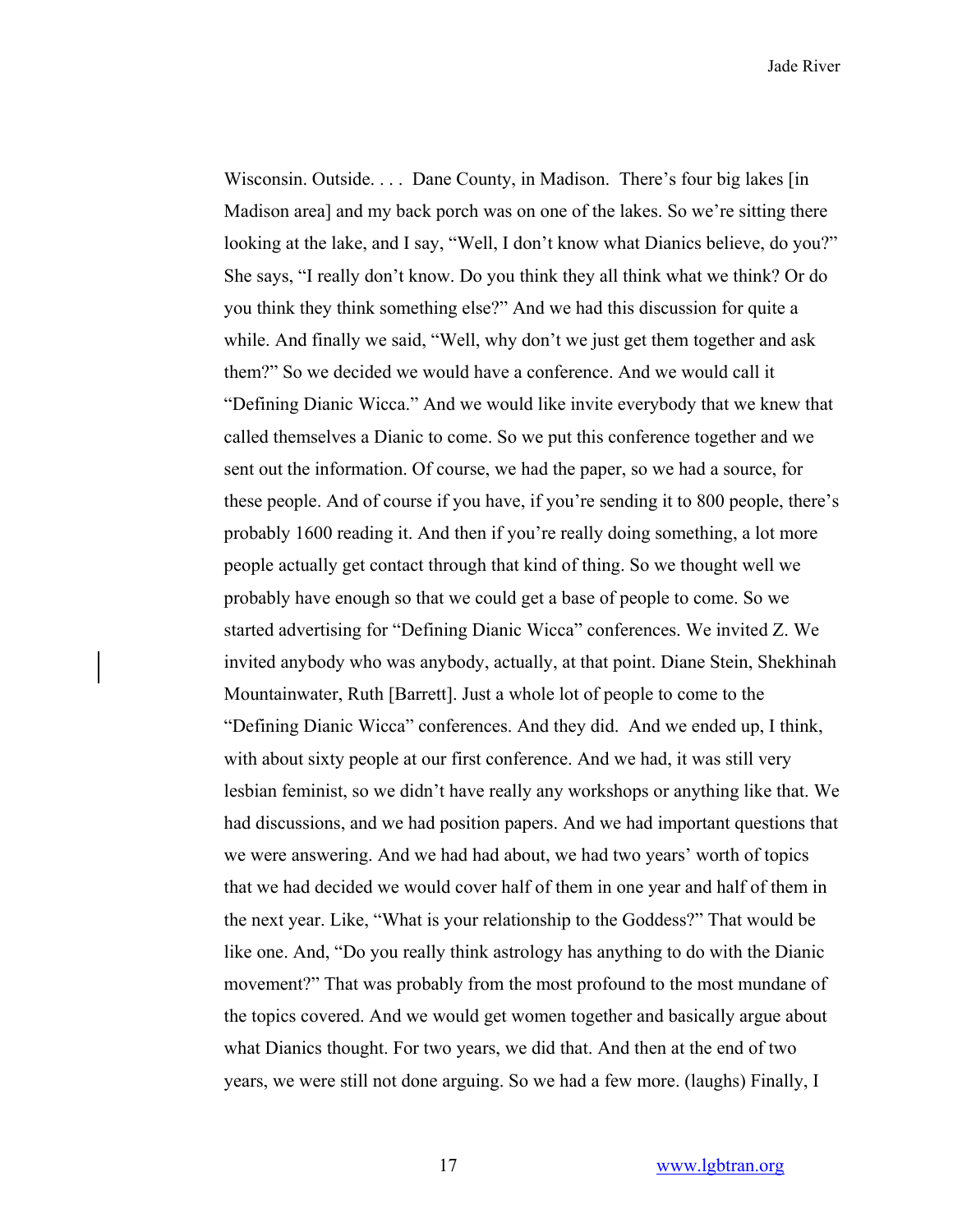think it was the fourth year that we changed it to "Developing Dianic Wicca." And that was like, okay, we spent a lot of time defining what Dianic Wicca was, so why don't we now work on how do we continue to create a movement, the Dianic movement?

One of the biggest surprises, I think, about the Dianic conferences, was that straight women came. We didn't know that any straight women anywhere identified as Dianic. And we were like way shocked when they pulled up. And at some point it became clear that straight women considered themselves Dianic. We're like, "No!" Because my entire experience up to straight women arriving in the driveway was that this was a lesbian thing. This was part of the lesbian feminist movement. But then here are these straight women who said, "Oh, yeah, we're Dianic. And have been for years."

Doris M. And they'd been on the mailing list and been connected with other groups?

- Jade R. Yes! Yes! They were all around, and we hadn't really ever realized that the paper was going out to straight women. I mean, it was interesting because the assumption in the paper was that they were lesbians. And that lesbians were reading it. And it was pretty much, I mean, it was the way lesbians talked to lesbians. And yet here had been these straight women that had been listening in on our conversations all along. So that was our first kind of wake up call that maybe this was resonant with more than just, more than just the lesbian community. That there was a larger community that this was speaking to. We didn't at this point call ourselves Goddess women. We either called ourselves witches or pagans or we'd say we were doing spirituality, or something like that.
- Doris M. This is 1985 when it's the first conference. And you're talking about not knowing it until 1989.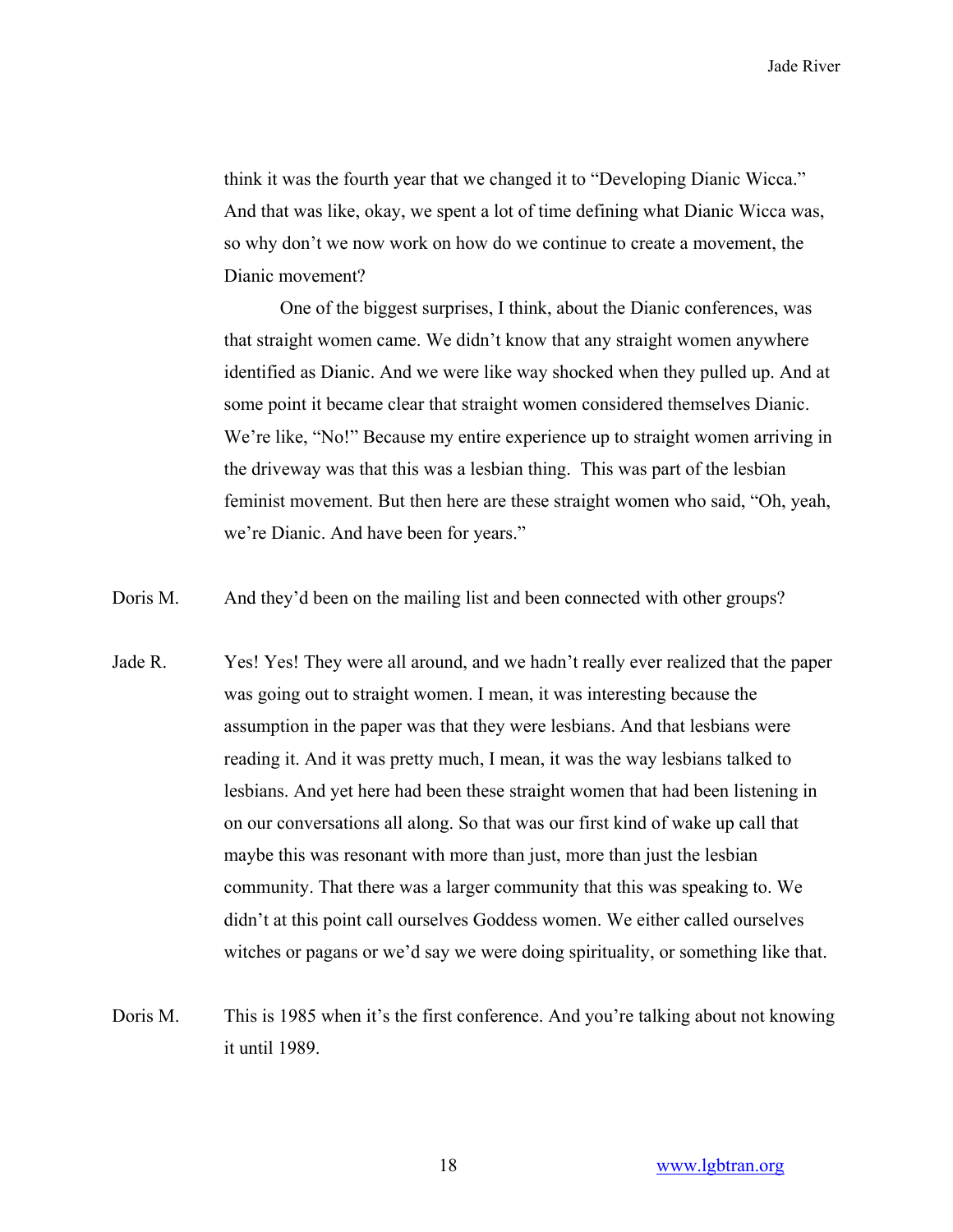## Jade R. No, we had no clue.

Doris M. But then knowing you needed to meet again in the next couple of years.

Jade R. Right. And then we continued to meet. And what we found out was that there's a group of people that call themselves Dianic who are mixed gender. And that we had a couple of those people there who had identified Dianic as this mixed gender Dianic. And we called them Old School Dianics, because they were actually there before the feminist Dianics were. And they're mostly from Texas. Mostly they were sourced out of Texas from a woman named Morgan McFarland. And they were not very happy, really, when they found out that wasn't what we were talking about. They were a bit disturbed. But most of—that was a small group, like two or three of them were in that school. (coughs) Excuse me. But then a majority of them, though, they knew what they were talking about. And they were talking about a spirituality that was focused on female divinity. Which was really what Dianic Wicca was about. The other thing was, at that point we were all Wiccan. That was another thing. We were all Dianic Wiccan. I'm telling you these things because now that's not true. Now you could say you were Goddess woman, but you could be any, you could call yourself in addition to that any number of things. So the nomenclature has changed in the last 20 years, from being Dianic Wiccan to being, reclaiming Goddess woman, or something. You could be any number of things and still call yourself a Goddess woman. So when those women showed up, we were like "Wow, we really better rethink this." (laughs) And maybe we should—well, first of all, we need to stop talking like we're only talking to lesbians. Because that's how we'd been talking, like in the paper.

Doris M. But you could have chosen to just kick them out and go on your own way.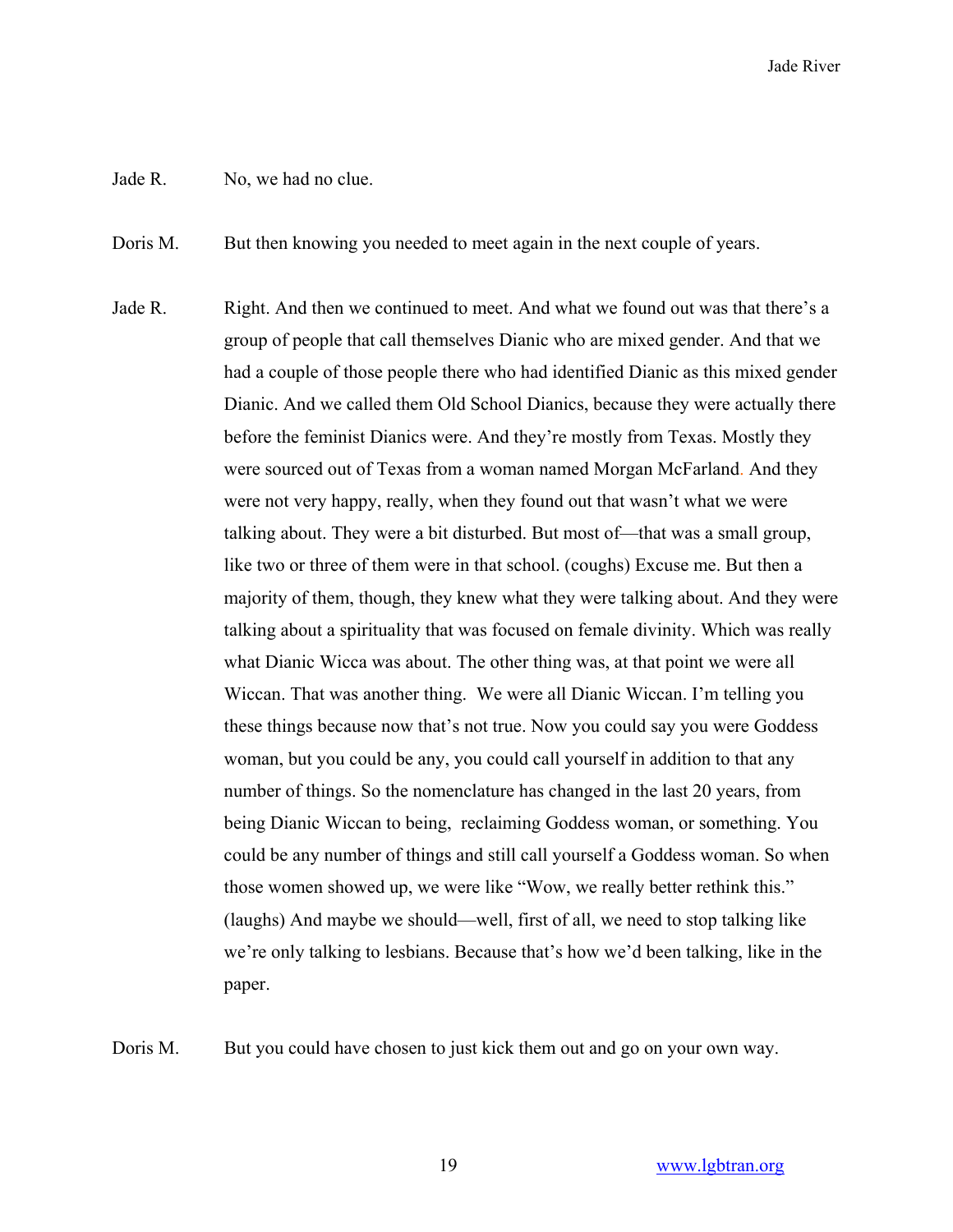- Jade R. No, because part of the thing that we had talked about from the beginning was that we were not a lesbian organization, we were a women's organization. Because we felt like we were very strongly, that the Goddess—okay, one of the things that happened is the women's spirituality movement grew out of the politics of the feminist movement. The politics of the feminist movement objected to women's spirituality. They thought it was navel gazing, and that it removed women from the important work to be done.
- Doris M. The political work.
- Jade R. The important political work that needed to be done within the feminist movement. But the feminist movement, the women's spirituality portion of the feminist movement, held that there is no underlying social change without changing the religious structure that informs everything else. And so we held to that. And we held to that, that that is not just about lesbians changing, that's about women changing. And then through the women becoming empowered in their own spirituality, that they would actually then be the change that changes the world. So we argued with the political lesbians that we were sustainable. And in fact, it's very interesting now, here, twenty years later, we exist. And a majority of them don't. So part of what we said in the beginning was, "You work and work and work, but you have nothing to go back and recharge. No way to sustain. And we work just as hard as you do, but we also spend time finding ways to sustain ourselves so that we can continue the work."
- Doris M. Meanwhile, with that wonderful philosophy, in walked these women from Texas, saying, "What about us?"
- Jade R. (laughs) And basically, the women from Texas—they weren't feminists. And that was the defining thing with them. They were not feminists. We were totally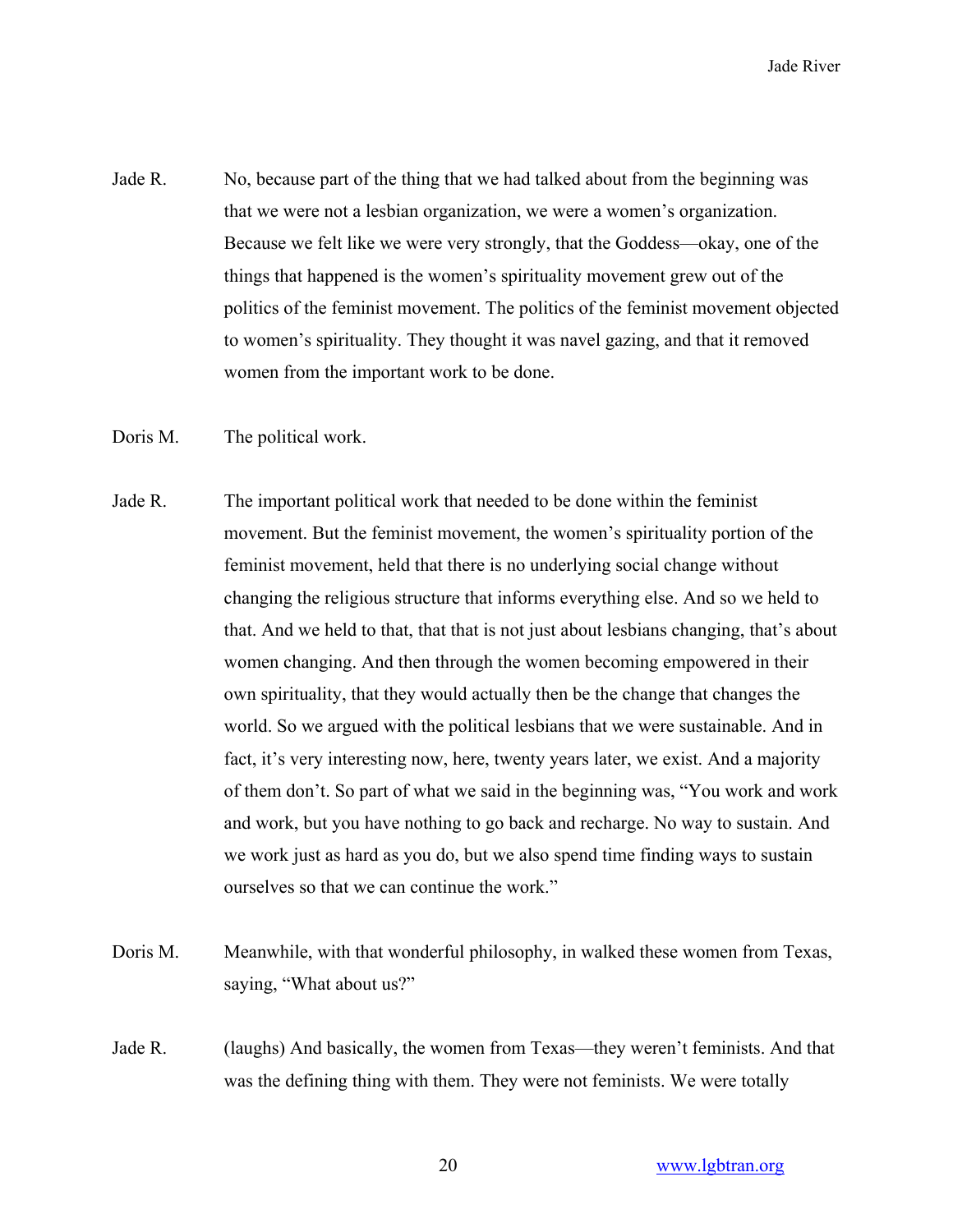willing to allow any woman there, so long as she really held a feminist value. And the women from Texas were really very mainstream pagan, which is what I call anybody that's outside the women's spirituality community, I refer to them as mainstream pagan. Which has, at that point, really had a lot of hierarchy. And their gender issues weren't very far along. They said that they believed that women were equal, but it was hard to see it in their actions and how they behaved. And that's how these women were. And so whenever they tried to—

(End Tape One, Side A. Begin Side B.)

Jade R. There were more than just these women from Texas. I mean, there were other straight women that came, too, that weren't from Texas that were feminists. But that in traditional Craft, what happens is, it is a hierarchy. And if you train someone who becomes ordained, and then they train somebody who becomes ordained, every time that someone that you train trains somebody and they become ordained, it affects your status. So one woman there said, "Well, when I'm a queen—" which is after you've ordained, someone you've trained has trained somebody who's become ordained, who's trained somebody who's become ordained—she said, "I can do anything I want. And when I do that, I'll have women-only circles." And we're all like, "Well you can have women-only circles right now!" You know, the response. So it was just like. . . it wasn't, at that point, we weren't terribly kind to each other. (laughs) And we weren't very kind to those women. I think we tried, but they were just really in a different place where their philosophy had not encompassed at all where our political thought was. So they were the type of person we were rallying against. So we were not particularly accepting of their philosophy. Although we were fine, then, with the other straight women that came who did have a feminist underpinning. It was shocking that they were there, but it was fine. And they actually continued to come. We had a contingent of women of all sexualities, who began to be really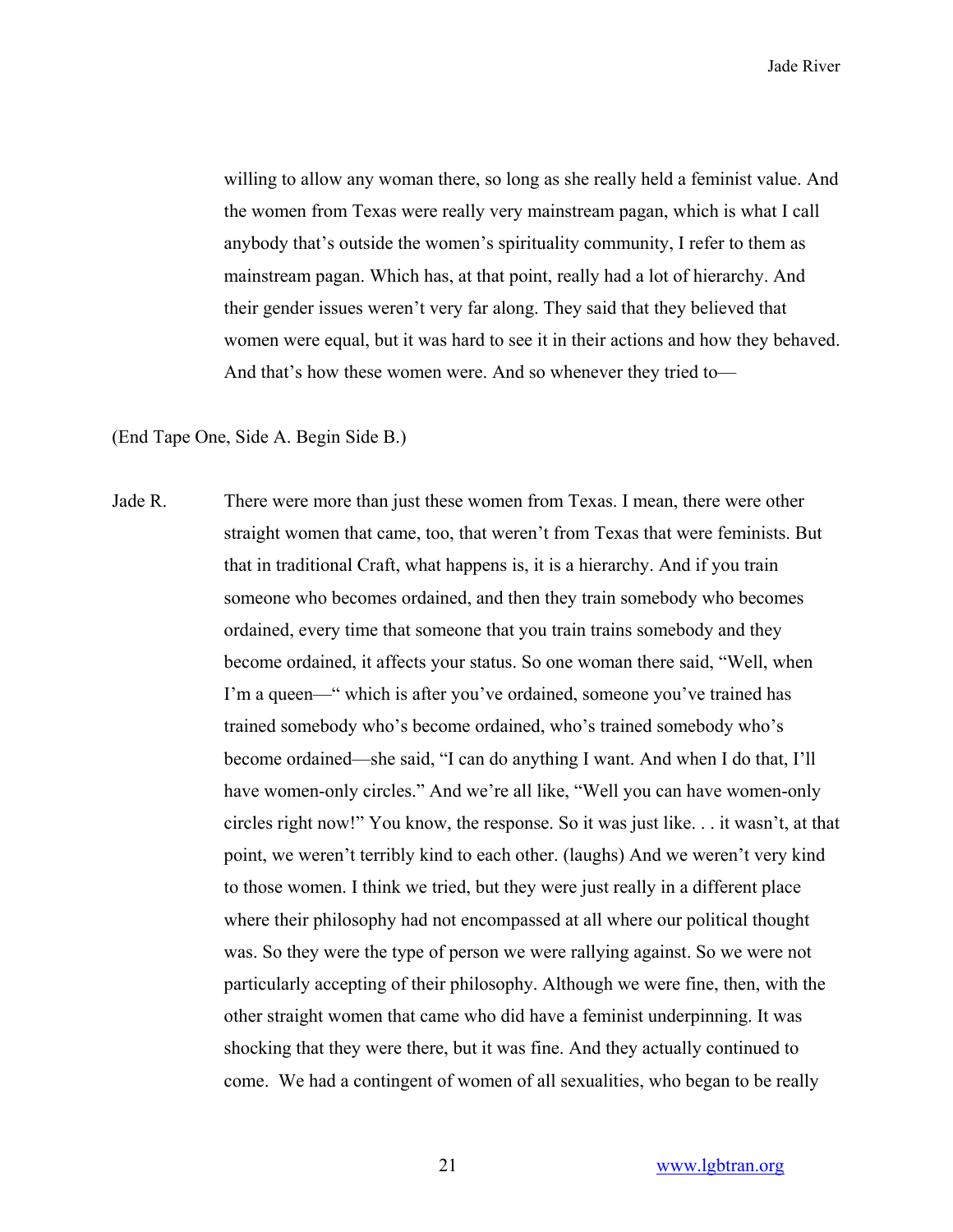involved in the Congregation. And at this point I'd have to say if you asked me what is the makeup of the total Congregation, I would have to say that we are still heavily lesbian, but we are probably, I would say fifty/fifty, maybe, at this point. And maybe even a little bit more heterosexual since the Web. Because the Web has made us be much broader. And the movement itself has gotten a lot more public. So I think we're probably maybe tipped even more than we used to be.

- Doris M. But feminist principles still dominate—
- Jade R. *They do*. Like for example, I'm talking about now, right now, we have an email list. And should you happen to wander off of some feminist principle. . . . Then you will get educated. And sometimes not in the most kind of ways.
- Doris M. Kind of a list-serv of sorts.
- Jade R. Yes, it's a list-serve. Yes, it's a list-serv. And if you happen to say something that doesn't meet basic feminist philosophy, people will, hopefully as charitably as possible, explain to you why that thinking is in error. Occasionally it's a little bit less than charitable, but they try hard most of the time. And part of the thing about the Congregation is the Congregation does not have. . . . Okay, I'll start at a different place. When we got ready to incorporate the Congregation, [1984] perhaps you've figured out that part of the thing that I like to do is just go find out about stuff. So there was my religious seeking. And so then I tried to find out about how were religions organized. If we were going to organize a religion, how are religions organized? So, I actually went to the library, the law library, and went and got materials from a lot of different religious organizations because, I thought, I was a non-profit administrator of a women's employment and training program, and so I knew non-profits. And I knew religion in the United States and I thought, there's no reason why we cannot have a religion. Now this was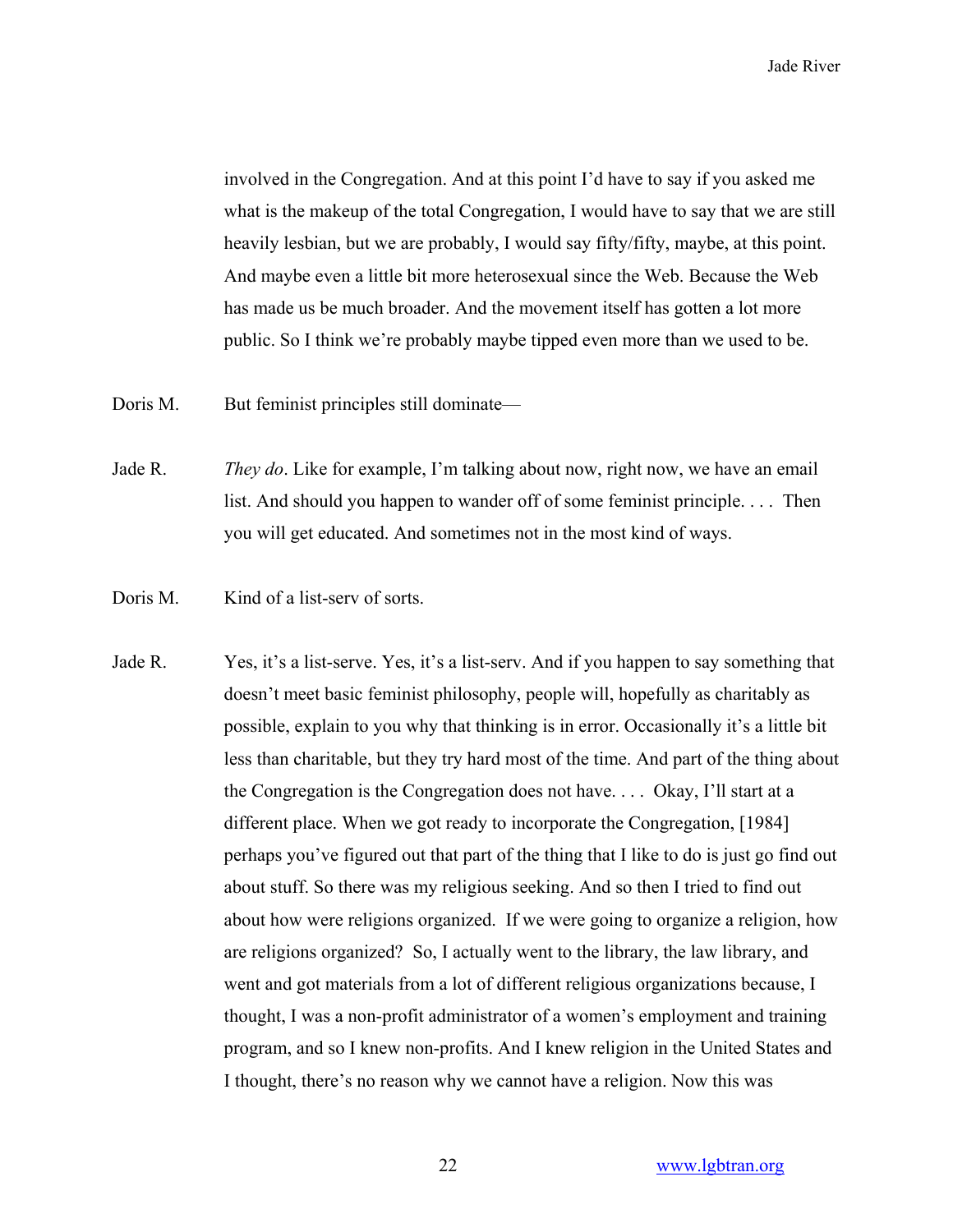somewhat controversial, actually, because organized religion was part of the bugaboo. You know, this was part of the thing that we were not supposed to be emulating, because organized religion was bad. And here I was suggesting that we organize, and that we incorporate. So there were some people that were very intimidated just by that. But I kept thinking that there must be a way to structure an anarchistic religion. And maybe because we were here I could find something like that. So I started doing a lot of research and I basically found out that, yes indeed, in the United States, a congregational structure is an anarchistic structure. That because of the early settlers in the United States, that when the Congregationalists came here, what they had was an affiliation with each other on shared belief, but not any kind of dictatorship or hierarchy or even, you know, where someone tells anyone else what to do. Everybody is autonomous. And I thought, "Well for once I'm grateful to the founding fathers." I'm seldom grateful to the founding fathers. But I'm seldom grateful for our country as it is at this moment, that's what I mean. I mean, in some ways I really am, and in some ways I'm very disappointed. Because the recent presidential election [Bush/Kerry 2004] was very disappointing. But I was very pleased at that point to realize that the way that our country is structured, we have a religious option, which is basically structured anarchy. And I thought, if people will listen to me long enough to realize, if they'll listen past the organized religion point, I can explain to them how we can all be affiliated but not be bound by anything. And part of the thing that we had done with the paper is there's a statement called "The Affirmation of Women's Spirituality," and we had published that in the paper. And the reason that we had done that is because if you're going to talk to witches, then you get negative practitioners. You get people who do hexes, curses, bad magic, Satanists. You know, Satanists are really Christians, because Satanism is really just Christianity inverted. It really doesn't have anything to do with Wicca or anything like that.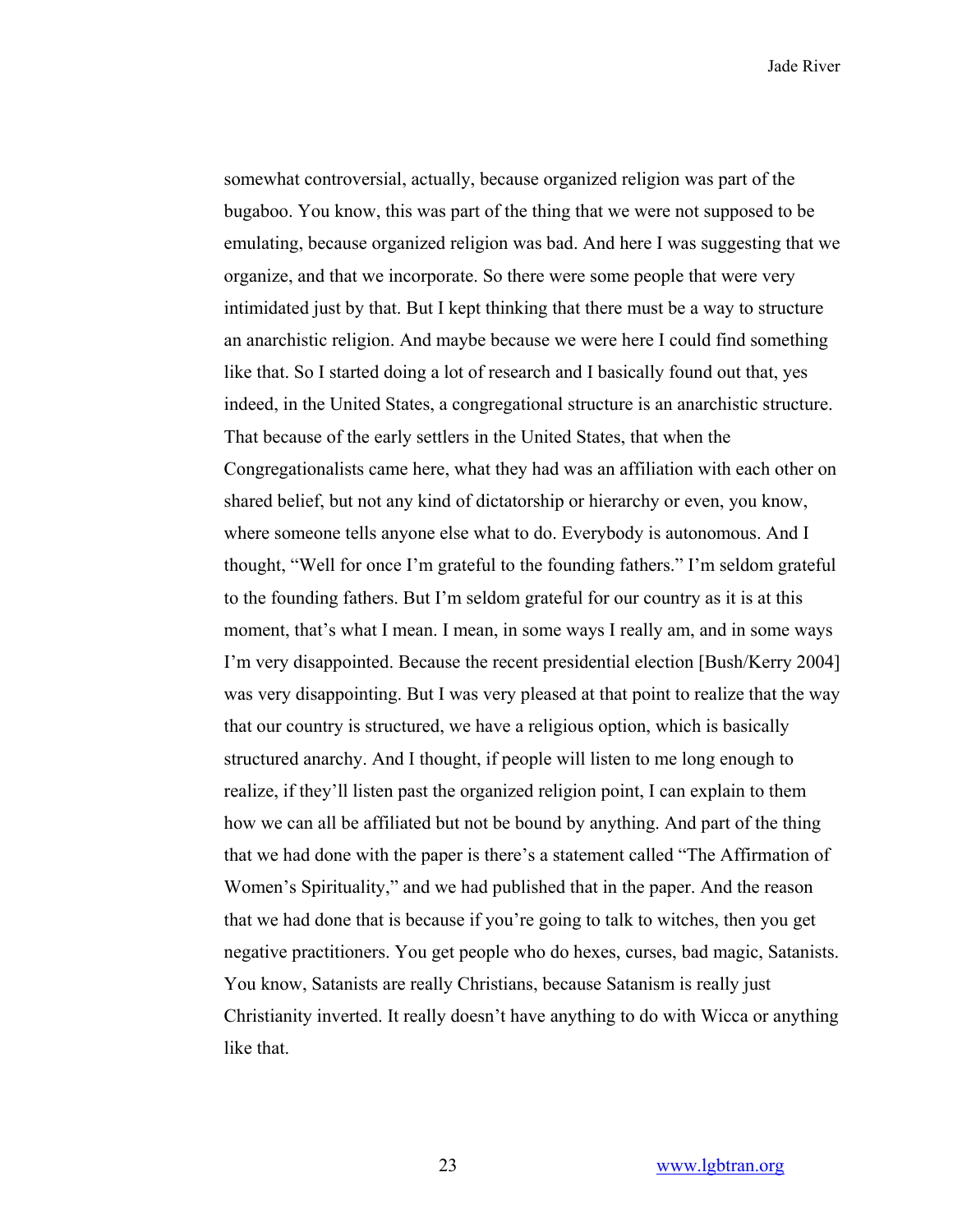Doris M. You know, I'm thinking it would be very helpful just to read that list right now.

Jade R. The affirmation?

Doris M. Yes.

Jade R. Okay. (tape clicks off, resumes) I'd be happy to.

Doris M. And this came out in 1982?

Jade R. Actually, I brought this with me from Kentucky. But it was. . . . I wrote it there because I was trying to find a way to talk about what my beliefs were and how, and to have a code that I could fall back on, so that, if I was confused I would have like a moral compass for myself. And I would have to say that it kind of just came to me. I was in the woods on winter solstice and I ended up alone between two sets of people and sat down and wrote this. So that's where it came from. And I brought this with me, and then it became part of the Foundation of *A Like Mind*, and Congregation. It's called "The Affirmation of Women's Spirituality." And this is how it goes:

> There is one circle of women's energy, and I—you would put in your own name here, so I would say I, Jade—am a part of this energy and it is mine to direct. I wish to direct this energy to know

that I can create my own reality and that sending out a positive expectation will bring a positive result; that the energy which I send out returns to me; that there are an infinite number of possibilities for my life; that every situation is an opportunity to practice and develop my craft; that my instincts and intuition can be used to guide me; that my only power is in the present; that the Goddess, or life force energy is within me.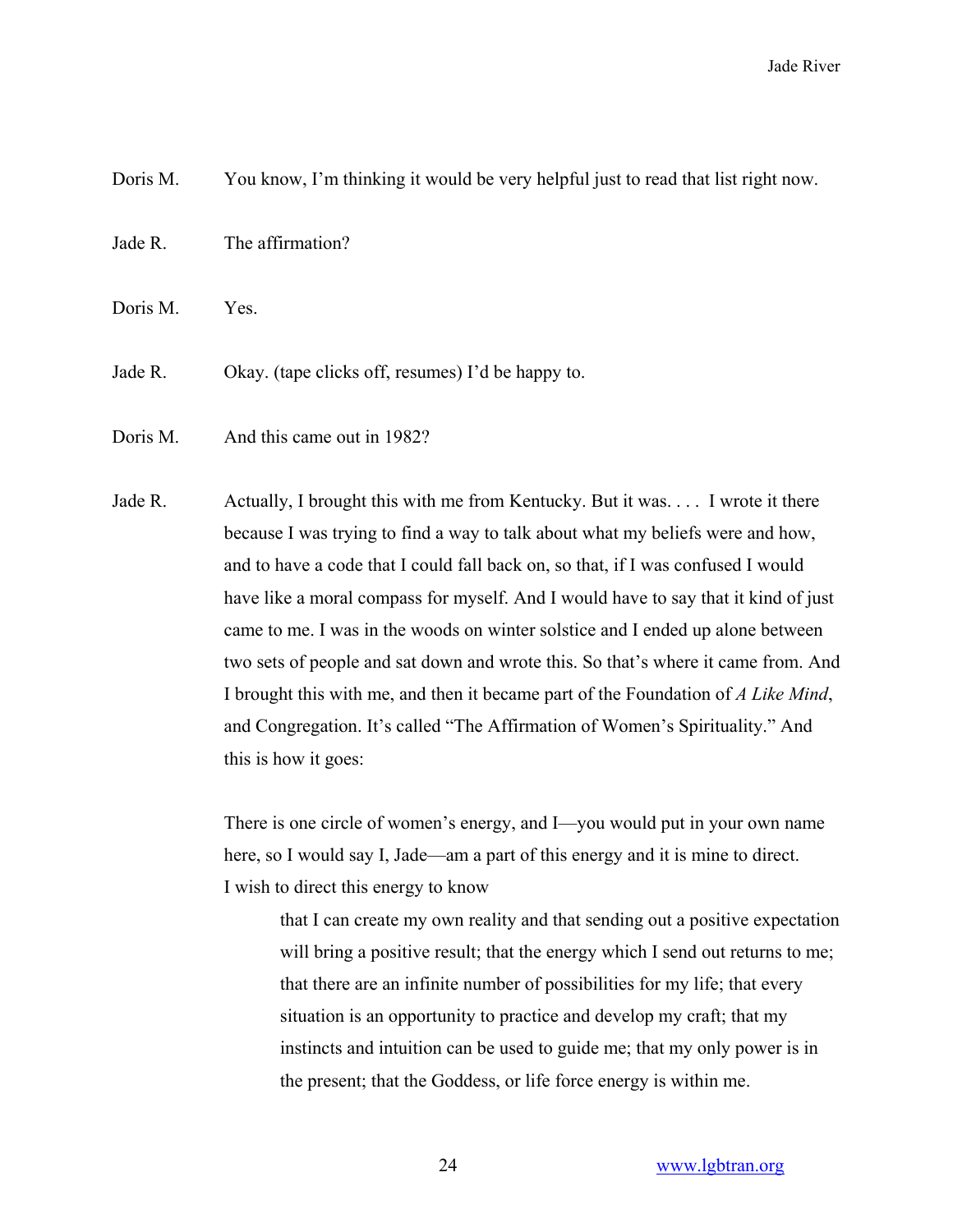- To will, that I shall try never to use my energy unwisely, or to limit the free will of another; that I shall grow in wisdom, strength, knowledge and understanding; that I shall, as much as I am aware, act in honesty to myself and others; that I shall never use my energy for what I know to be evil, aggressive or manipulative, and shall only use my energy for positive ends; that I shall grow to understand the cyclic, life-affirming rhythms of the earth, and always act with love towards her and all her plants and creatures; that I shall transform all negative in my environment;
- To dare to be myself; to take responsibility for myself and my actions, and to know that consciously or unconsciously I have drawn situations to me; to be strong and independent, even in the midst of struggle; to accept and understand those whose ethnic/racial backgrounds, social or economic class, appearance or sexual preference are different from my own; to stand firm and committed to women and my spiritual beliefs, even in times of isolation, pain, desperation or negativity; and to understand when to speak and when to keep silent.

So mote it be.

Doris M. Thank you for reading that. I read that in your book, *To Know: A Guide to Women's Magic and Spirituality.* But I think it encapsulates something. And it also reads like the congregational approach to religion that was typical of the sort of outsider religions, of the Pilgrims, for example.

Jade R. Exactly.

Doris M. Where they would have a testimony that they would agree to.

Jade R. And that's what ours is. And it's not a test of belief. You don't have to take it and pass it. A test of belief is, "I believe in one God, the Father Almighty," and you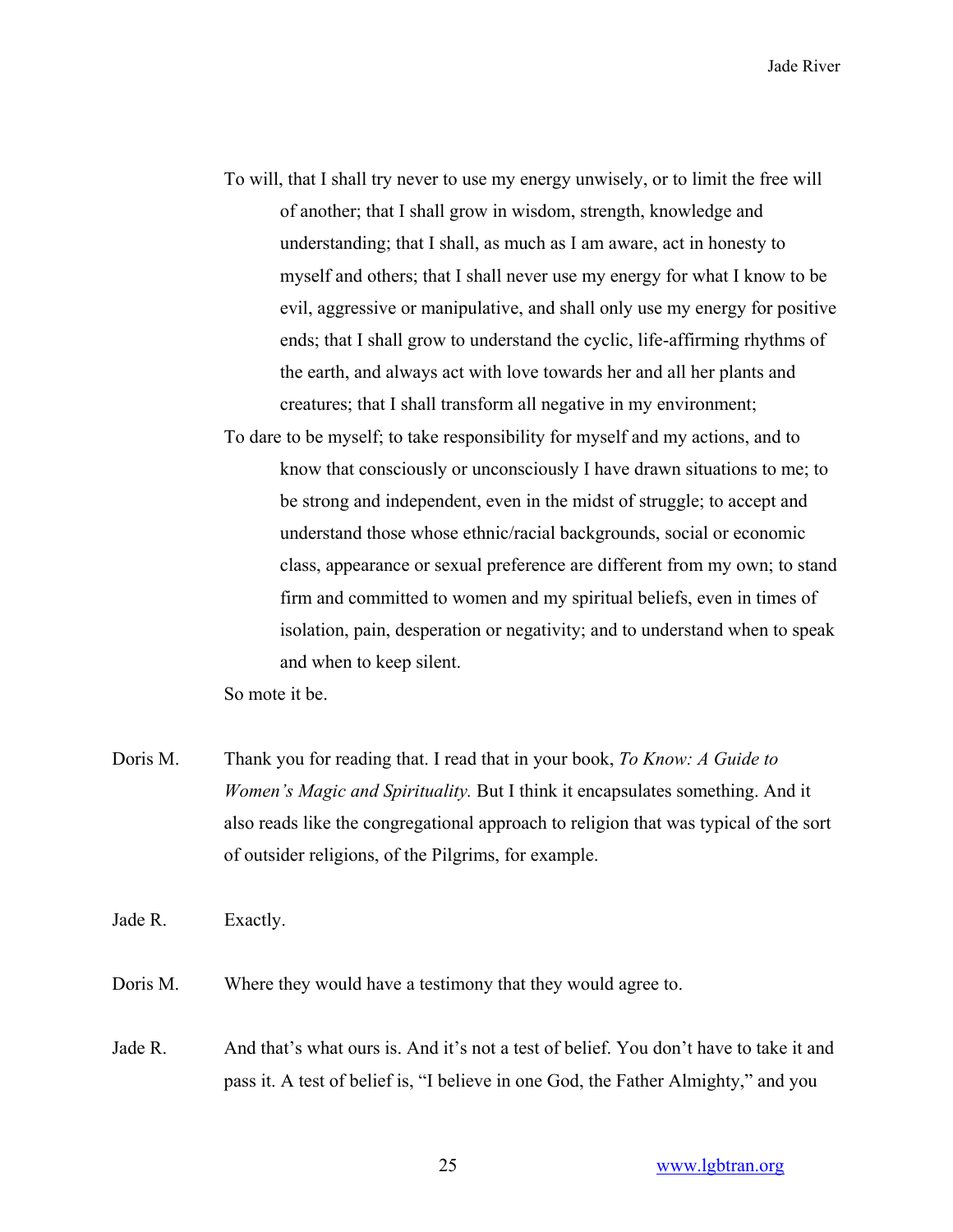have to say, "That's what I believe." This is a statement of belief. And what we ask people to do is read it and consider it. And if they feel resonant with the majority of it, then they can join the Congregation. And it's not that you have to say, "I believe in every single word in there." It's that, "A majority of that expresses a majority of my philosophy." So it's really hard to represent the Congregation in some ways, because they'll say, "Is this what everybody in the congregation believes?" And I have to say, "Well, most of us believe it most of the time," or, "Most women in the congregation believe that most of that is true." I have a file in my file drawer which is when people write that say, "Yes, I do believe, but here's what I don't believe." And I just keep them on file. You know, the "I create my own reality" is very controversial; we get a lot of mail from people who say, "That's not what I believe." And we say, "You're still welcome here. That's just what a lot of us believe." So we took that as a foundational document, that Affirmation. And that's basically started that congregational structure with that document as the statement of faith of the Congregation. Which went well, you know.

- Doris M. You were talking about convincing people to go ahead and organize and incorporate.
- Jade R. Exactly. And so part of the thing about the congregational structure was when we realized that that was an option within the United States constitutional things. We thought well, "Okay. We'll take advantage of the congregational structure." So we became the Re-formed Congregation of the Goddess. So that's where the congregation comes, because we truly have a congregational structure. It's not that we have a huge congregation sitting in church every Sunday. It's that that's the structure, is congregational. The re-formed part is because a majority of the women who come to the Congregation come with a memory. They don't come feeling like this is foreign. When I first started reading about the Craft and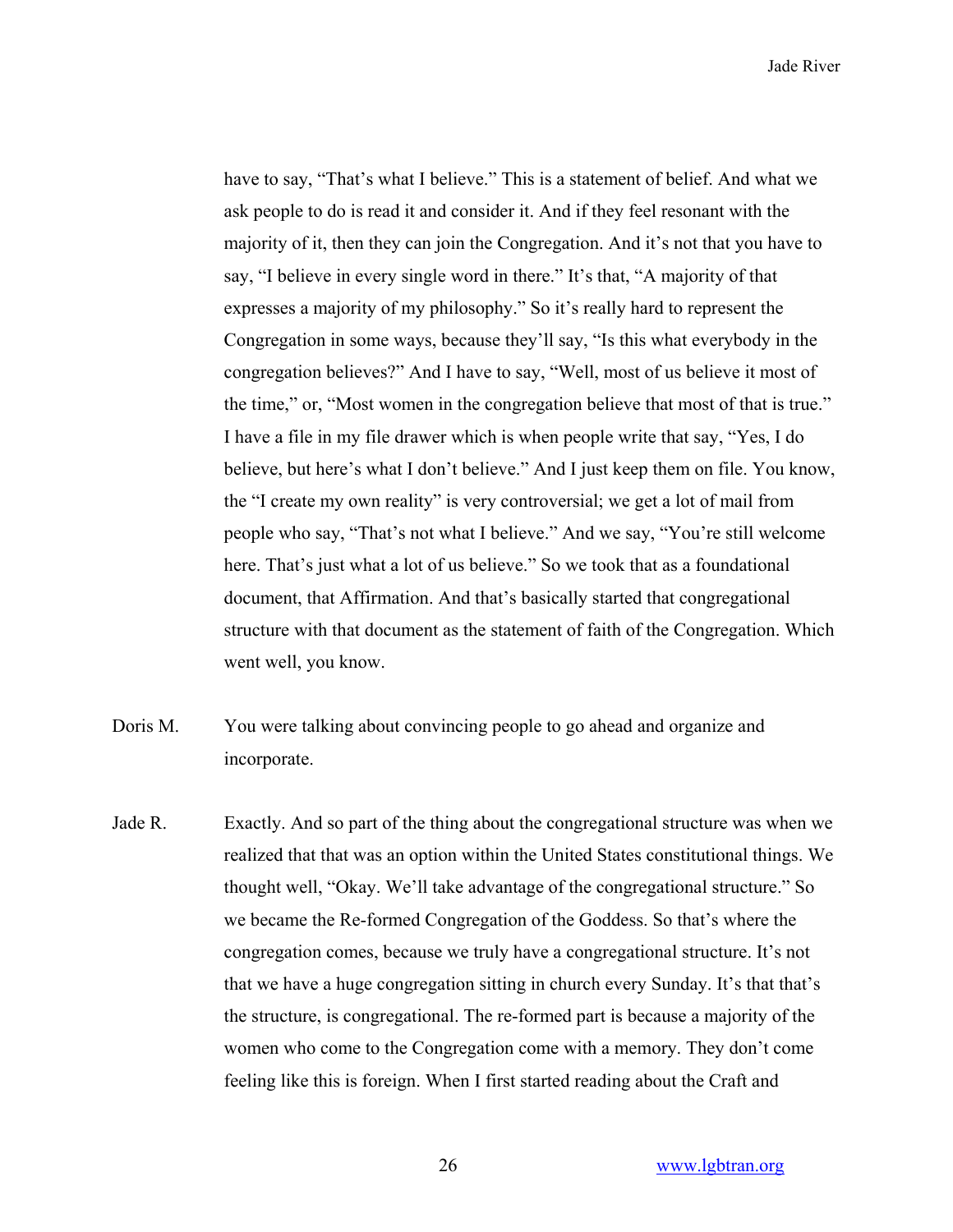encountering women who called themselves witches, my reaction was, "Here's people that are like me. Here's people that think like me, that believe like me." And where my experience of Christianity had been so foreign, to suddenly find a philosophy that was so like my philosophy, was very much like coming home. So the re-formed part, à la Mary Daly with the dash. "R-e dash f-o-r-m-e-d," is reformed, as in made again. Because the women in the Congregation, many of them, probably most of them, think that at some other point in their existence, they have circled with women before. And that this is something that calls to them, and that they look for. They cannot be content in their spiritual selves unless they have it. Interestingly now, we are, for many women, especially the heterosexual women, an option among several. So for example, this is where they do their women's work. But they belong to another group where they celebrate with their men. One of the things that's been really difficult to talk to people about, raised in the United States, is we are so raised to believe that there is *a* religion, you must get that religion, and that must be your religion. Where in paganism, there's many temples on the top of that hill. And you go to the one that meets your needs at that moment. And I try to explain to people that we are a choice among many. We do not say, "This must be your only choice." Please feel free to go out and do mainstream mixed paganism if you have a husband that you want to celebrate with. But there's certain spiritual things that you do with women. You don't celebrate blood mysteries with your husband; that's women's mysteries. You do that here. And with him, you do whatever it is that you do there. And I'm a priestess here. This is my temple, this is my work, so this is what I do. But I don't hold you to this being the only thing that you do. So it's very interesting, because that's so foreign to women. Cause a lot of them will say, "Well, I would come there, but I have a husband," or, "That can't be the only thing that I do." And I'm like, "na-na-na," you know, "You're thinking like a Christian, basically." If you think that way, you're thinking like a Christian. Which is "Yes, you need to get one church. You need to stay in that church. You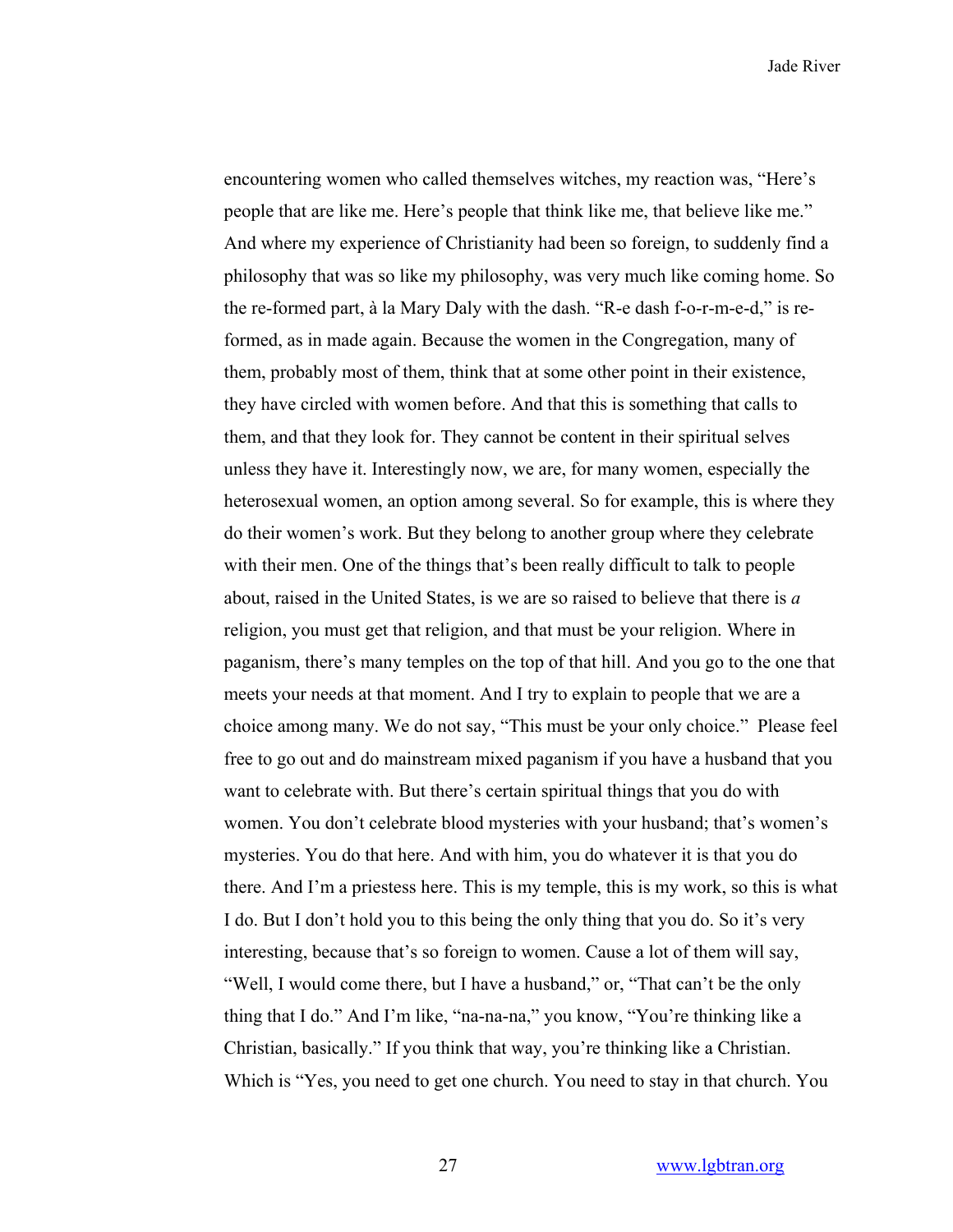need to hold the beliefs of that church. And your whole spiritual underpinning needs to be of that faith." And that's so antithetical to paganism, in my view. You know, you'll find other people that say other things. But in my view, it's antithetical to paganism.

- Doris M. Can I, like look at, take this and ask a question about-- You said that lesbians were kicked out of NOW. And I remember that kind of dust up. Did that ever happen in the Re-Organized Congregation of the Goddess?
- Jade R. Not yet. No, no. Lesbians still are, we are highly visible and in fact I would say the majority culture in the Congregation is still a lesbian culture. If you come to one of our conferences, there will be straight women there. And they do, I think, feel welcome. But it would be hard to not think you were at a lesbian event most of the time, I think.
- Doris M. Are there many leaders in the conferences who aren't lesbian?
- Jade R. Yeah, a few. But we're still, a majority of our leadership is lesbian.
- Doris M. How about your connection and the way that the lesbian community in Madison has sustained the Congregation?
- Jade R. Well, we have a very good interface between the lesbian community and the Congregation. The Congregation began, and we began, the lesbian community and the Congregation kind of, we're symbiotic here, in a way. We sponsor a whole lot of the activities and things that happen within the lesbian community here. In Madison, for 15 years there was an event called the Lesbian Variety Show, which was very much a part of the Madison lesbian community. It had a variety show. It had a Friday night show with a cabaret; it had an art fair on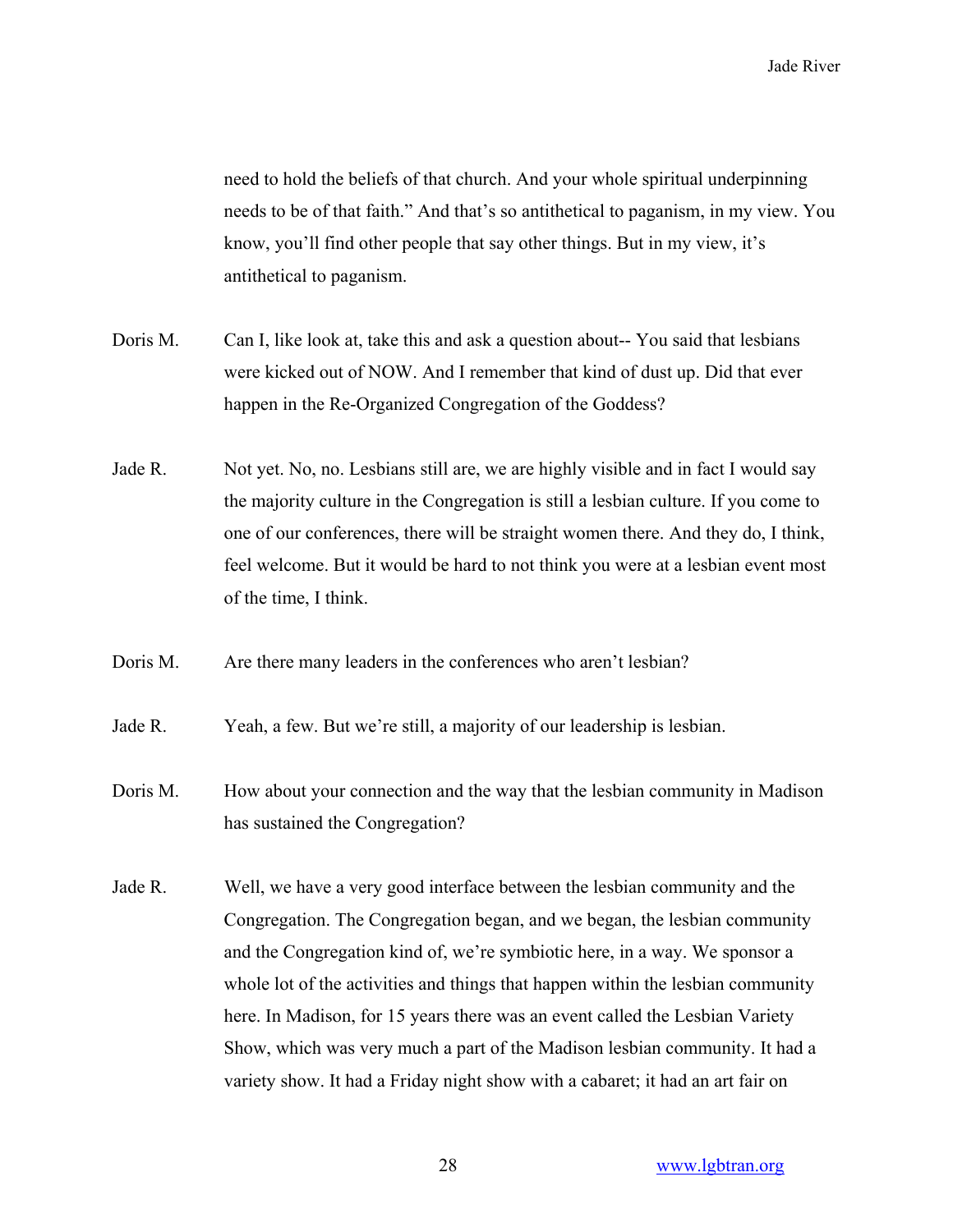Saturday; it had an art show that hung for the entire weekend. It had a large show, which was the variety show, on Saturday night. On Sunday, it had a poetry reading. So it was a whole weekend event. And auxiliary activities, like they started having pancake breakfasts and late night dances arose out of the community that weren't sponsored by Kissing Girls, who was the producer of the event, but were part of that. And the Congregation was always the sponsor, the fiscal sponsor and the primary thing of that variety show.

- Doris M. When you say that you were the sponsor, was that because you had the nonprofit st. . . .?
- Jade R. That's right. because we had the nonprofit status. We recently assisted Kissing Girls in producing a play that was very, it was a play about lesbian culture from the Sixties, Seventies, Eighties and now. That was this last summer. We've done a lot. One of the main funders for the gay and lesbian community here is New Harvest. It's a foundation. And they've gotten so used to us being somebody who applies [for another organization], they're kind of like, "All right, who are you now?" Because, it's interesting, we have in Madison a gay and lesbian social service organization. But they don't, the lesbian community does not view itself as part of that. Because it's very gay, you know. So the lesbian community, if they want to be. . . if they want to do something, they come to the Congregation and say, "Will you sponsor my karate class?" So the New Harvest people are like, "All right, who are you now?" Because we're so many different, we're fiscal sponsor for so many different people. Yeah, probably about ten or twelve over the years.

Doris M. Like what kind of different things? The variety show and martial arts?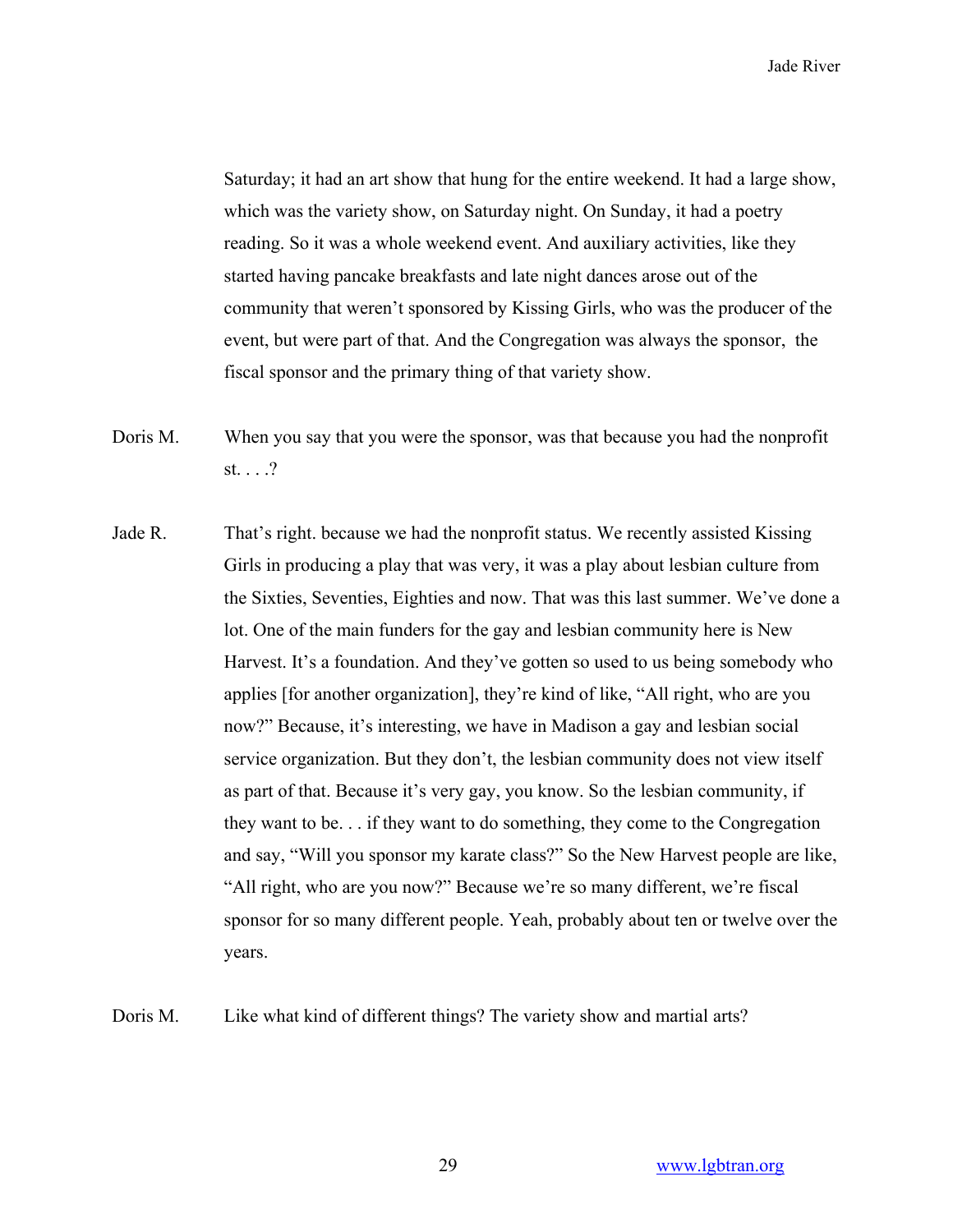Jade R. We've done the variety show, we've done martial arts, we've done plays. We did Lesbian Sex Camp. We did JoAnne Loulan, you know, wrote books about lesbian sexuality. And we sponsored a lesbian sex camp. We sponsored, there was a summer games and activities, like a picnic that we sponsored for several years. We sponsored a women's technical production company that's going to do lights and sound for theater and for shows. So we sponsored the people who did lights and sound for Holly Near and Meg Christian and all of the—I could go down the list. But almost all of the women's music performers who came to town, the Congregation sponsored their lights and sound crew. We like held their stuff and we did that for years, sponsored the tech crew that did that. So we have just been a very integral part of the lesbian community here. And I feel like we've provided a really important service to that community because we allowed them to access things without having to go and plead their case in front of gay men. And we understand their community. Where, in Madison, at least among the lesbians that I know, the lesbian community and the gay community are very separate. The gay community is very. . . well, their values are really different. Because we're very strongly still feminists. And so when we run up against the feminist ethic against the traditional, I don't know what to call it. . . . what I see as kind of mainstream values, compared to feminist values, if you go to somebody and say, "I want to do something that celebrates lesbian feminist culture," and they're like—(laughs) One of my favorite discussions on this was there's a bunch of lesbians, this is a true discussion, saying, "Does it have four legs? Does it have a flat surface? It's a table, sit down." And the gay men saying, "But it doesn't go with our ambiance. It doesn't go with our décor. We can't possibly put that piece of trash in this room." So that's the kind of thing. And when lesbians would go and say, "This is what we want to do," they'd say. "Why are you concerned with that? It doesn't fit." And so what's happened is, we have some crossover and it's getting better. But increasingly, lesbians are accepted. In the past, it's been more where lesbians had to go to somebody who you didn't have to have, you didn't have to educate first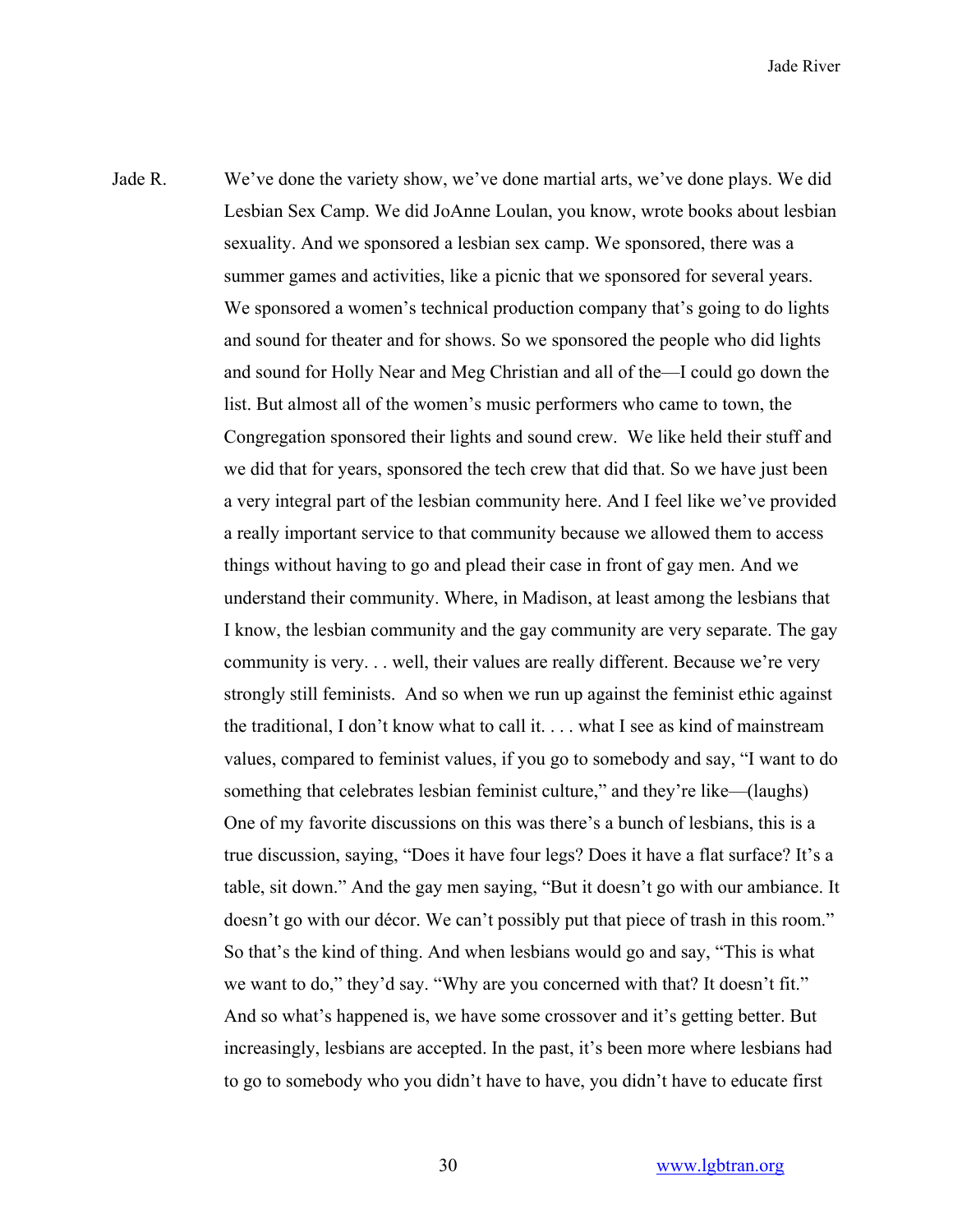before you could, you had to petition to get what you wanted. And educate to get where you wanted to be. So, they came here. They came to the Congregation.

Doris M. So the Congregation has been central to the lesbian life in Madison. Which tends to be a little bit separate from the gay life.

- Jade R. Very.
- Doris M. And it, surprisingly, has been attracting a lot of straight women.
- Jade R. Yes. It's interesting. You know, but I think about it and I think, for example, as I understand it, a lot of the domestic abuse shelters were all started by lesbians, who were then. . . eventually, the straight women came in, and now they're pretty much run by straight women. So I think lesbians are cutting edge. I think we are okay about being out there on the edge. Because we're out there on the edge anyway. So when we start something it's something that everybody goes, "Oh, yeah, I should have had a goddess." You know, that kind of thing. (laughs) "I should have had female divinity in my life. That would have made a difference. I've got to get right on that. (laughs) So I think that it's true. So a lot of women have said, "Oh, I need that." "That's resonant with me." And they don't see it as a lesbian thing. They see it as, "Female divinity is an important part of my life, so I'm going to go where those women are." So that's a piece of it.

The other thing that I wanted to tell you about is we also have a thing called the Women's Theological Institute. Which is, sponsors programs and training. And we started basically the first women's seminary in the country. And we started it here in Madison. And we started with about twenty women. And the piece of it that, at first it was called Cella, because that was the only piece of it. Now it has several different programs. It's kind of like a college. It's really quite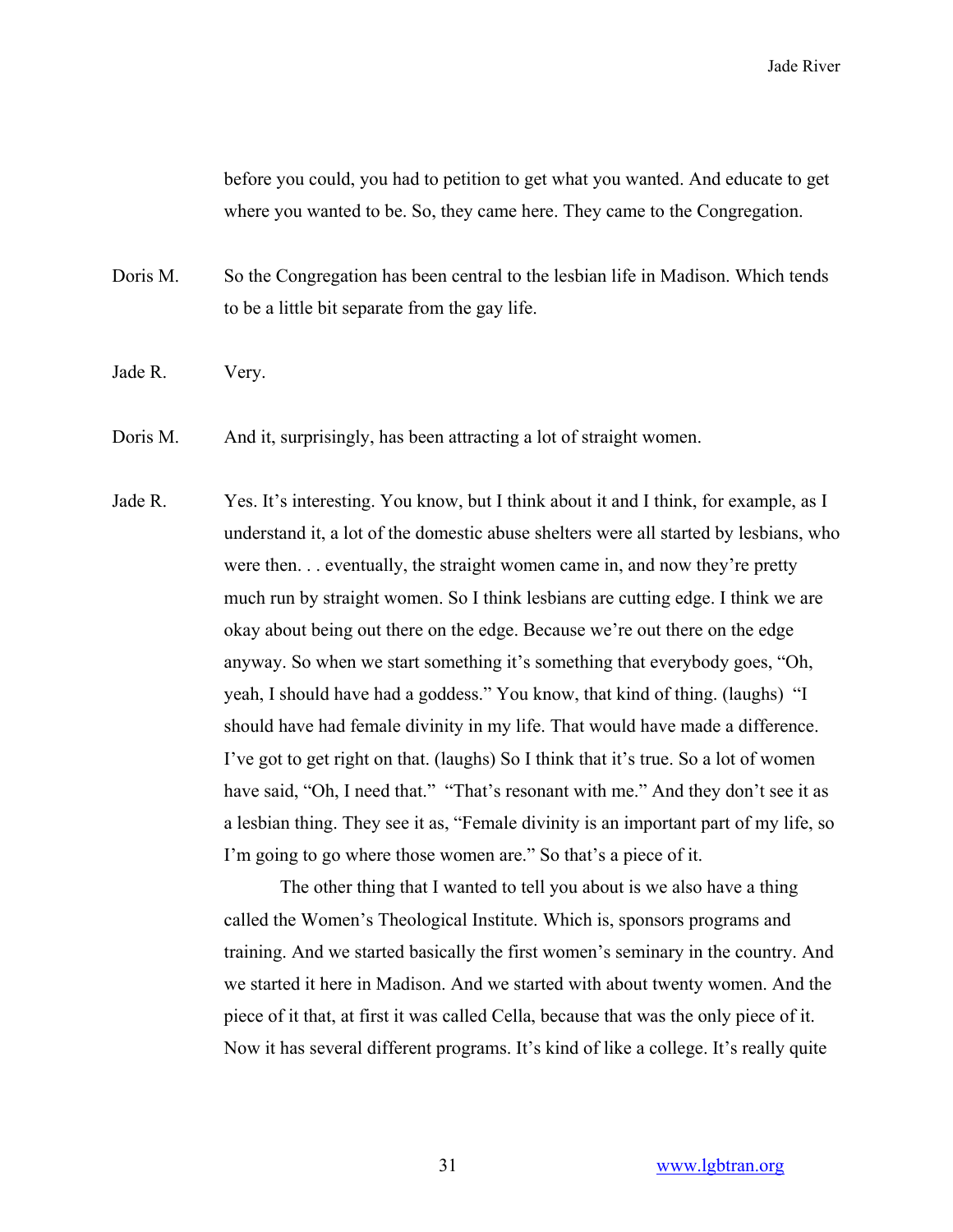like a college where, there's arts and sciences and letters, that kind of thing. So now it has more than one college, basically, that you could be a part of.

Doris M. What do you mean by Cella?

Jade R. Cella is a training program. It's a six-year program. And it, you can take it if you simply want to have further in-depth study of your spirituality. Or you can take it if you want to, that's how women in the Congregation pursue ministerial credentials. And because we are legally incorporated, we can grant legal ministry credentials that give you the same rights as any minister anywhere. We have women that have gone to work for hospice, have the potential—we have somebody trying to go to work for the military at this point, who is beginning to accept pagans as, you know, she's one of our ordained priestesses. We call our clergy priestesses. She's one of our ordained clergy, and the military is beginning to talk about accepting paganism as one, as a legal religion within the military. And she's working on that. Not us, but another organization had, they have a pagan chaplain now in the prison system here. So we are beginning to make inroads. And it's the same as everybody else. You can marry, you can bury, you can have a circle. That's what we call congregation, smaller groups. You could have a circle of your own that was part of the Congregation. So it's a six-year program and it's a course of self-directed study. And we probably have had, oh, I'd say three or four hundred women in it over the course of its history.

Doris M. When did it begin?

Jade R. That's a good question. I can't remember.

Doris M. Hold on a minute. I'll look. (tape shuts off, resumes)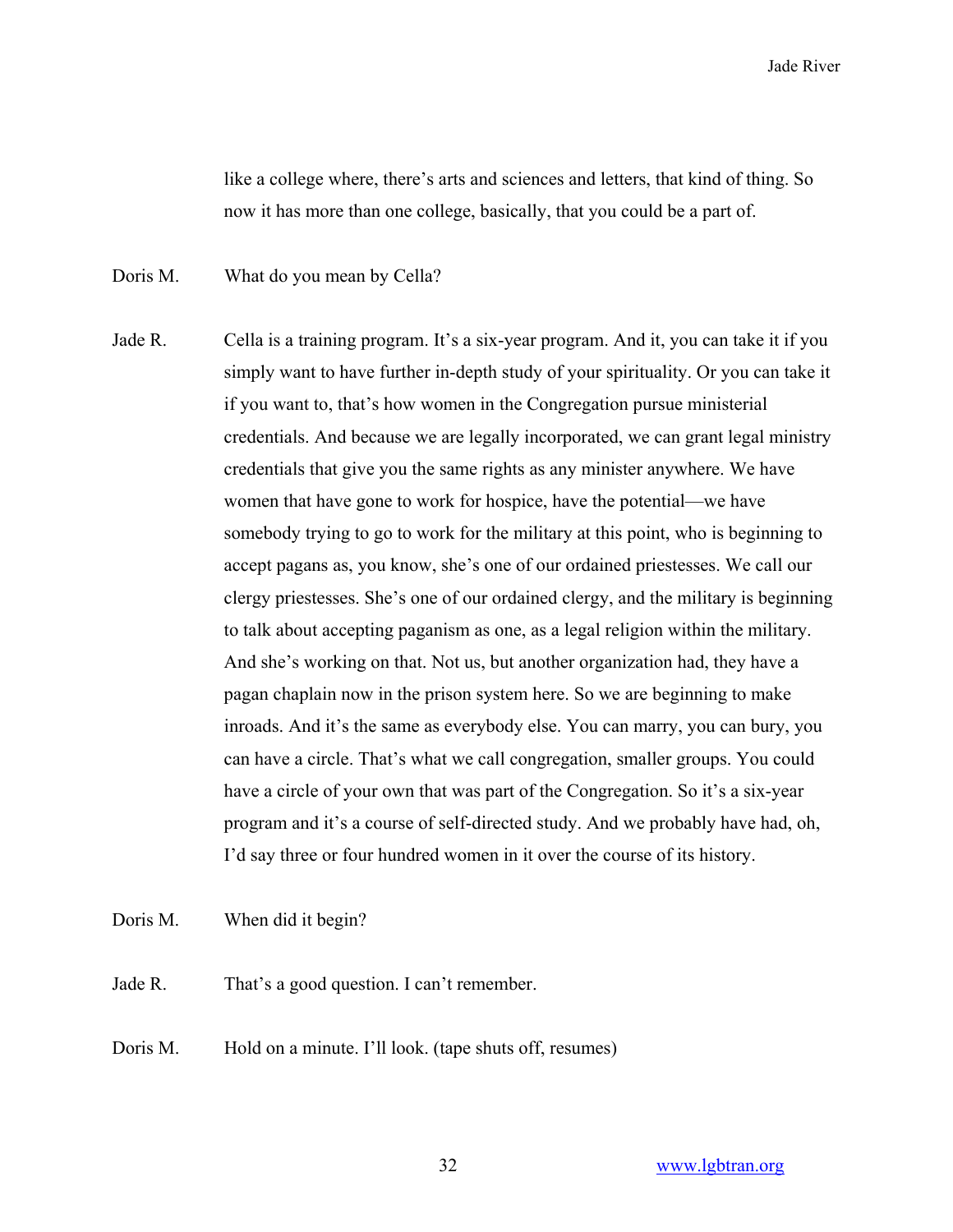Jade R. Okay, so it's '88. It's October, '88, was the first time that a group actually met. And Cella is basically, it's the same root word as like "cellar," or, it means the inner mysteries. If you went to a temple, you would find the Cella of a temple. It's the most internal part of the temple, where the mysteries are kept. And the Cella program is for women who want to find the inner mysteries. And that's why the name is chosen. You could look it up in the dictionary and find that. So that's why it was chosen. And I was saying, we probably had three or four hundred women in it over the, since '88. We have probably about, I'm making this up, I think we have about sixty graduates, something like that. Many of the women who *were* in the program *are* in the program. They're not done yet. And now we have outstation campuses in seven locations throughout the country and several groups. The groups are no larger than twenty and there are a couple of groups that meet here in Madison. So we have more than one group here in Madison. And we, women are going through it. It's very, it would not surprise you, having heard the beginning of this, how it's structured. Which is, it's a self-directed program of study which sets out a broad range of parameters that you can fill in any number of ways. So like, for example, one would be learn about ten goddesses. And then the way that you do that is up to you. So you could research them, you could study them, you could read about them, you could ask people. And then you'd have to have some way to show that you'd done that. So like for example one woman made a quilt with symbols of her ten goddesses on that quilt. And researched them enough so that she knew their symbols, and then put their symbols on a quilt. And that was her ten goddesses. Another woman made flashcards which she illustrated goddess on the front and filled in on the back about different goddesses. Some women make bibliographies, some women make clay figures. We've had women make banners. So each woman's response to the thing is different and based on what it is that she feels will connect her to her spirit and to that, the information that she's got. So it's hopefully a very spiritcentered program. And it's also the way that women learn, and the way that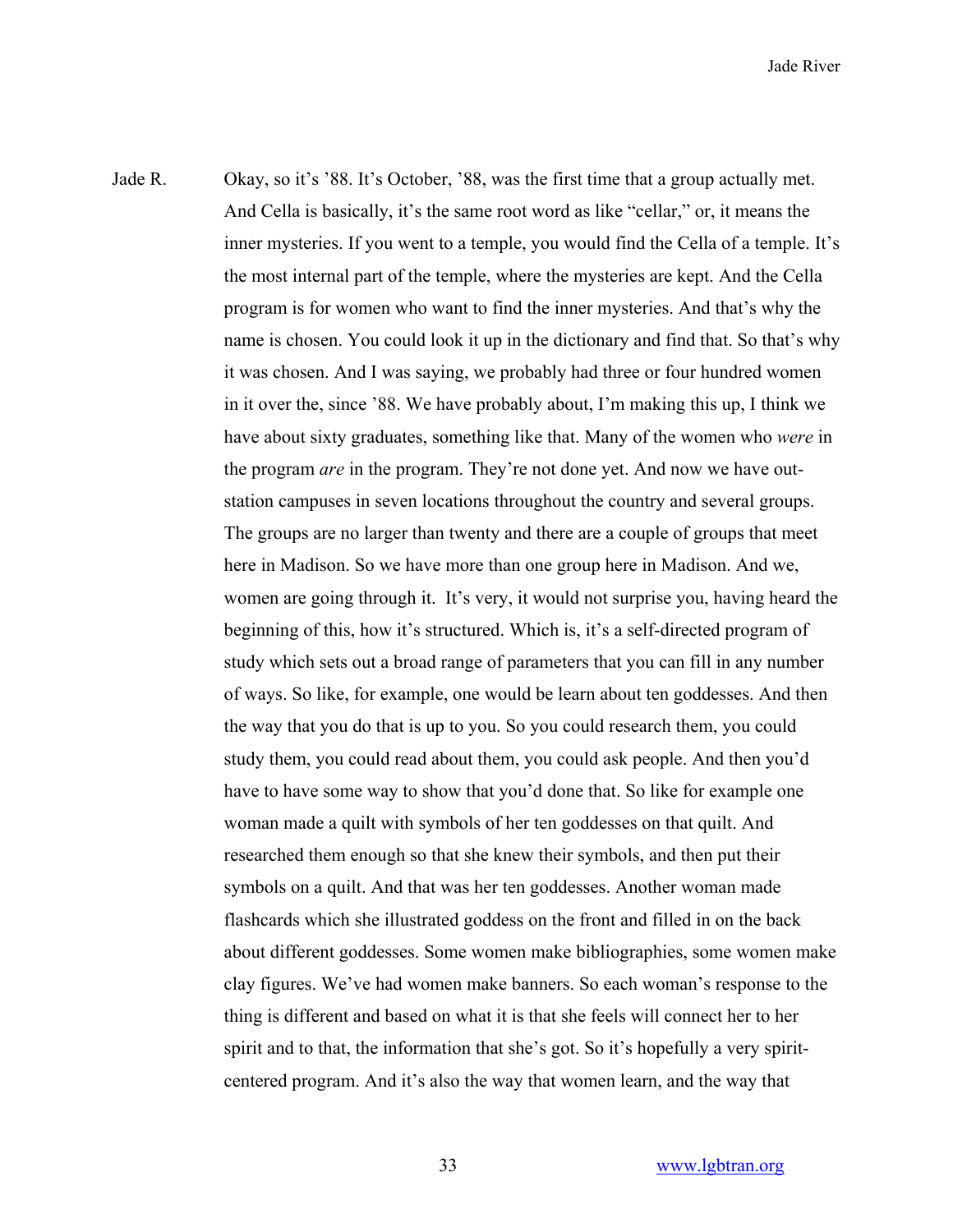women do things. Because we don't learn, I don't think we learn well just in like a mono culture or in where I tell you this is what you need to learn and you repeat it back to me, and then I say, "Okay, what I know, so you're smart." It's very much, each woman decides her individual program. So we could line up four women here that had been in the program and ask them what their program was like and they would each sound extremely different, one from another. They would sound very unique and individual. Because every woman designs it for herself. And then within that, there's like areas of specialization. So a woman might want to be a healer or an organizer, or a ritualist, or a scholar, or something like that. So there's many different ways that you can pursue it. And then recently, within the last year, we've added two other programs. One is for crones, for women who are over 53. And that one is based on the same type of things, except that it also includes a life retrospective. You know, what did you do with your life up to this point? What do you want to do? Now let's start doing it. So that's one of the new ones. And the other one is a program for guardians. And those are for women who resonate with an Amazon archetype. And who feel that their spirituality is more expressed often in physicality, or in some kind of action or movement than the other ones are. And they all have the same kind of core curriculum, just like English 101 at a college; they all share the same core curriculum. But each one goes out in its own direction.

- Doris M. Can you say how the interest or the impetus to add the crone to the other Cella program came about? Was it women at the program? Was it here at the mother house? Where does new information or new—how do things change?
- Jade R. Well, part of the thing that's interesting in women's spirituality right now is we are. . . it is primarily women who were feminists. And so what's been happening is our age group is aging. We do have an influx now of younger women, but they skip a generation. So it's kind of interesting where our demographics probably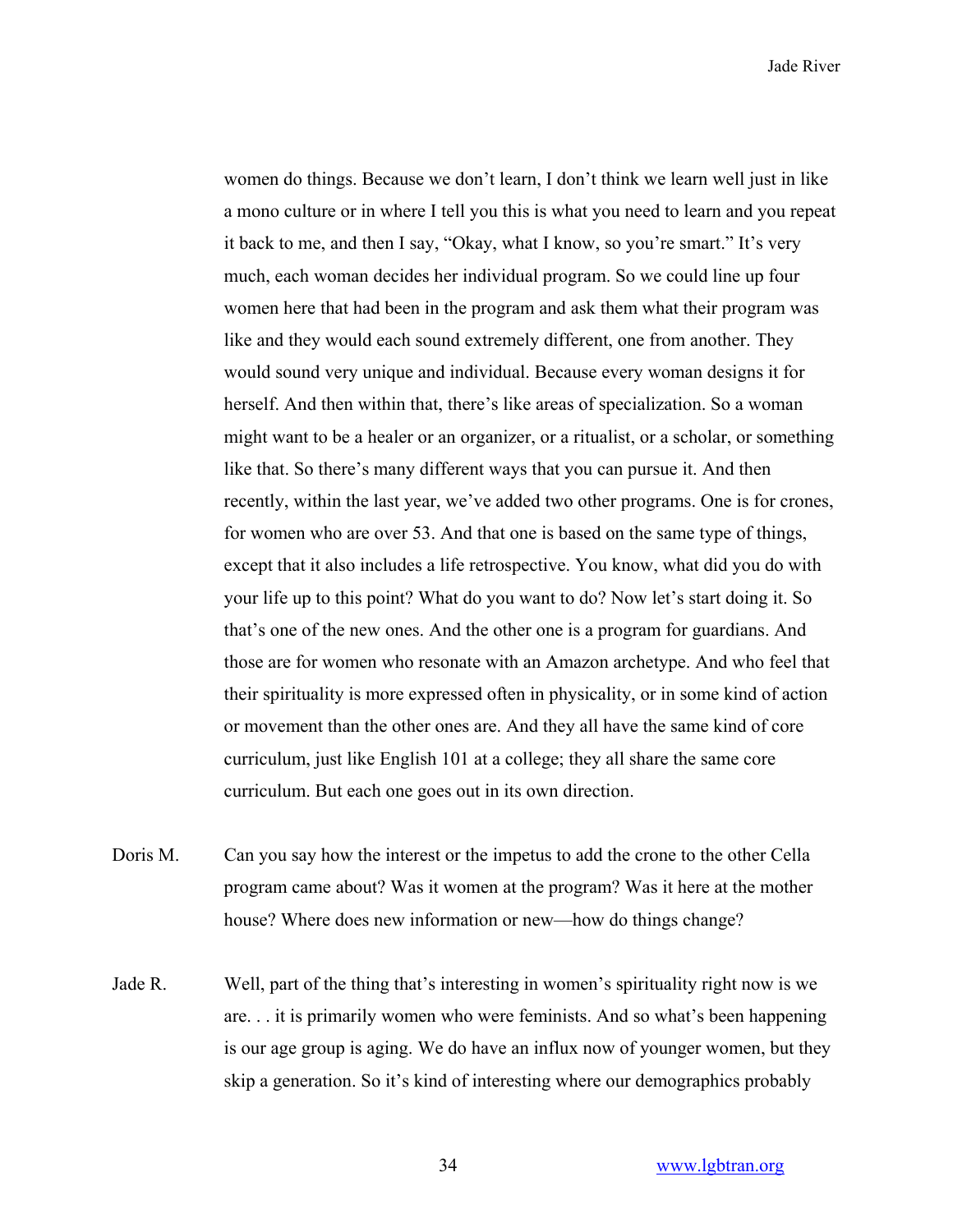run from late thirties to sixty, and then there's nobody until you get to twenty. And now we have a whole batch of twenty year-olds who are coming in. So it's weird, because we missed a generation in there in some way that I don't know, feminism didn't get to them or didn't resonate with them or something. So what happened was our population of women who were part of the Congregation aged. And part of what they were saying was that they really needed some way to prepare for that aging process. That we are one of the first generations to live to be this old and to probably have another twenty to thirty years to continue to live beyond this. And they needed some way to get closure on the portion of their life that, in the Craft we would call the maiden, mother, crone. The mother portion of their program--although many of these women are not mothers. But it's just their working years, their productive years, whatever you want to call it—and move on into, "And now what? Now I have 20 years where maybe I don't have to go to work every day. Maybe I have a retirement income, or maybe I can do the things that I kept saying I was going to do but I didn't have time to do. How do I structure that? how do I look at that? How do I let go of what I did and say that was good, and create a future for myself as a mature adult woman?"

- Doris M. So this conversation might happen in individual circles and it might happen on the list-serv. But it kind of percolates to people who make decisions about the program.
- Jade R. Yes. The people who. . . . There's a council that makes decisions about the program. Basically what happened, the way that this truly got started was there was a group of women in California who said, "We have a group of crones. And we want to pilot this program. Can we, will you let us? Will you come here and do this with us?" And I went. And with every WTI—Women's Theological Institute—Cella group, there is a convening advisor. And I went and was the convening advisor for that group through the pilot. And it grew up to be this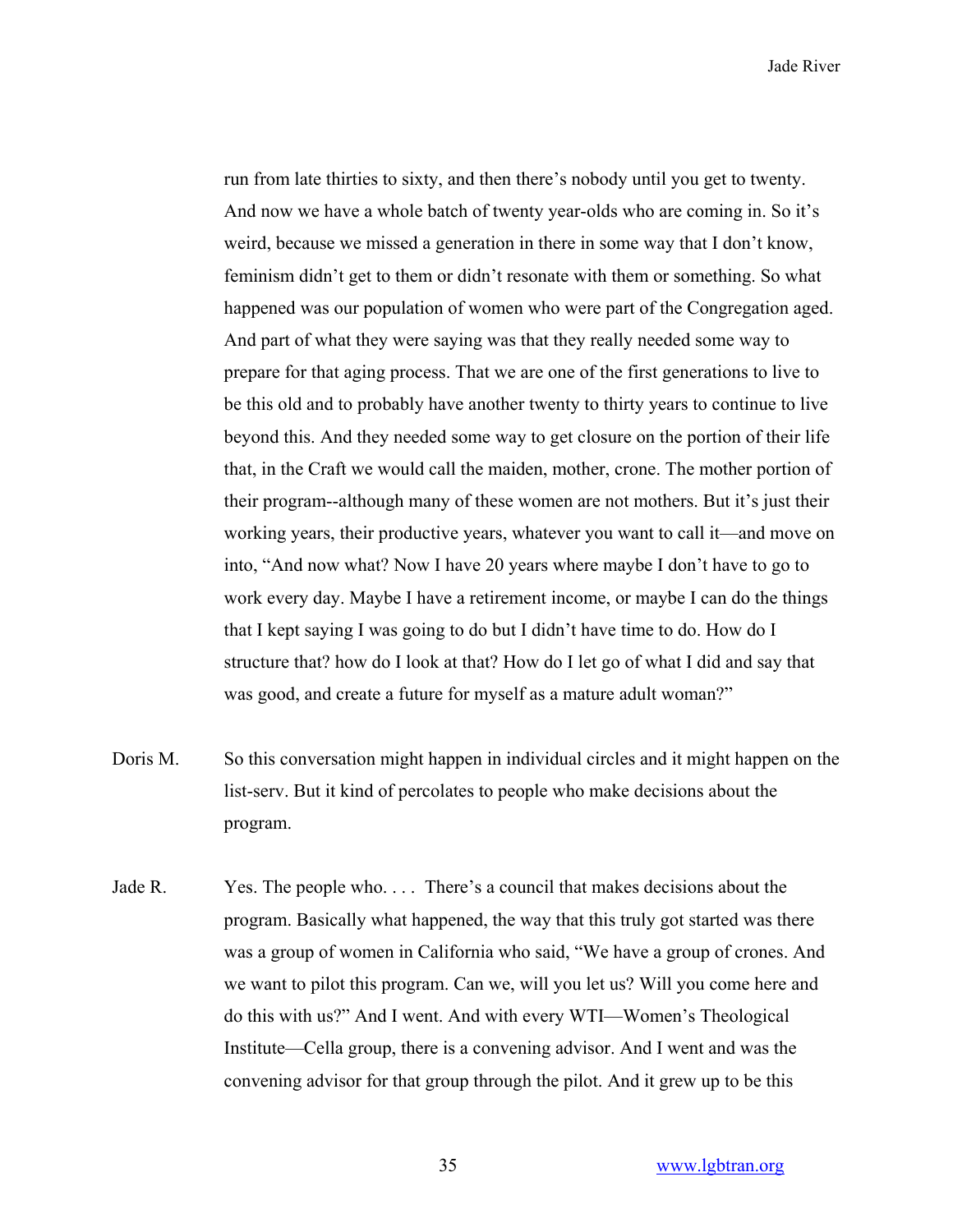program, basically. And *they* approached *us*. They were like, "We're a bunch of crones and—" They were very funny. "We're a bunch of crones, and this is what we want." (laughs) They were very clear about it, and they were very good. And we did pilot the program and then there were a few changes that happened because of the pilot. But it was actually very inspirational, because part of it that really worked was the retrospective. And those women shared the retrospectives with each other, which was awesome. We had women who wrote plays about their lives and performed them for us. And women who put together photodocumentation of their entire life in different manuals and books. Women who wrote, like, their story as mythic heroes. And they were awesome. They were awesome, the retrospectives. And it was very inspirational. And very good for them to share that with each other and then to basically say, "OK, that's that. Now what?" And to be able to move forward on that.

## Doris M. What about the guardian phase?

Jade R. The guardians—what happened, and this was very interesting, and this has very much to do with lesbian culture within the movement. What happened was that increasingly the idea of goddess woman became skirt and scarves. You know, it was somebody. . . in the beginning of the movement, we were all arriving in our jeans and T-shirts. There was no costume. There was no, you know, we were all there, and everybody was pretty much on equal footing. And then what happened was, like if you take for example as a microcosm of that, our conferences. There were women who continually came to our conferences, but then dropped out of attending things. They would be there parking our cars, moving our chairs, being present, but not participating fully. And after a while I began to notice that those women were there and had *stopped*. And so I started interviewing them and asking them, "What's happened here? What changed? You know, like in 1975, you were in the circle with me. Now it's 1980-something, 1990 late, and you're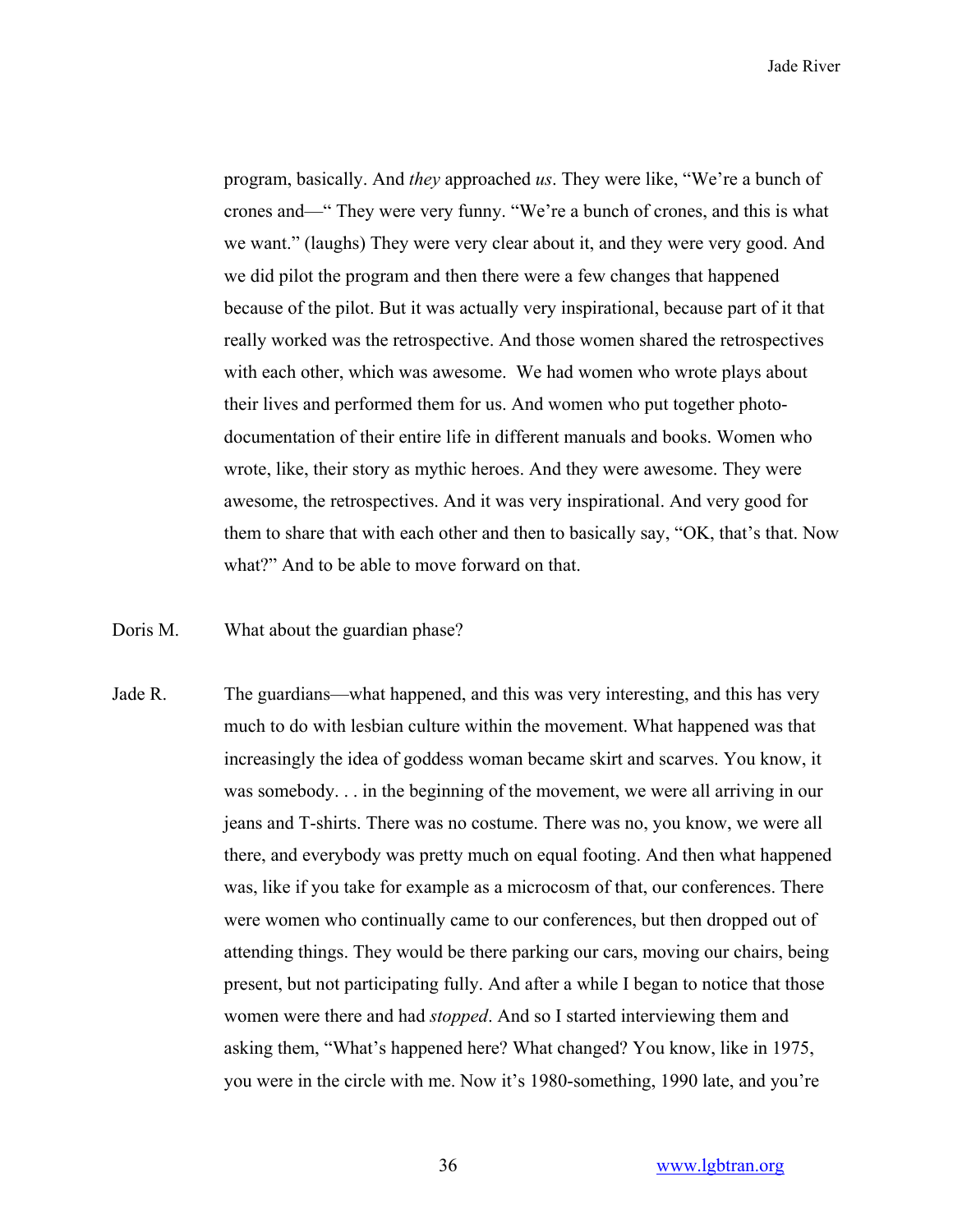standing here parking my car, what's happened?" And they basically said, "Well, I'm not a goddess woman anymore because I've been disenfranchised by foofiness."

Doris M. By who?

Jade R. By foofiness. (laughs) By the image of goddess women as, YES, scarves and skirts and spangles and glitter, and that kind of thing, "and there's no place for me here anymore. But I still feel resonant and I'm coming because this is. . . you are my people, this is my tribe. So I'm still here. But you've cut me out of this." And those were primarily the lesbians that were saying that. So I was like, "Oh, well, wait a minute. Let's get you back in here. Let's figure out, what do you want? Tell me what you would call yourself. Tell me how you would define yourself." And we actually went through a long period of time where I facilitated discussions with them and interviewed them and talked to them. And connected them again. You know, where before we had been connecting like the early goddess women. And here I found this genre of goddess women that weren't connected to each other. And I started connecting them. And they were meeting, and they were talking. And, "How would you name yourself?" And they said, "Guardian." And some of them still don't like it, but it's become the nomenclature. And then, "How would your spirituality be? What would make you feel like you were present here? What would appeal to you?" So, for example, we started including in our programming things like archery. Which it's not, ok, it is a martial activity, but that's not how they're using it. In magic, when you use magic, magic is something with a goal that you energetically send the magic to the goal. And so the archery is just a symbol of energy manifested and sent to the goal, to them. So they're not using it as a martial skill. They're using it as a way that their magic works. And it's kind of—all of a sudden here they are, fully franchised again in the group. They're teaching each other and sharing with each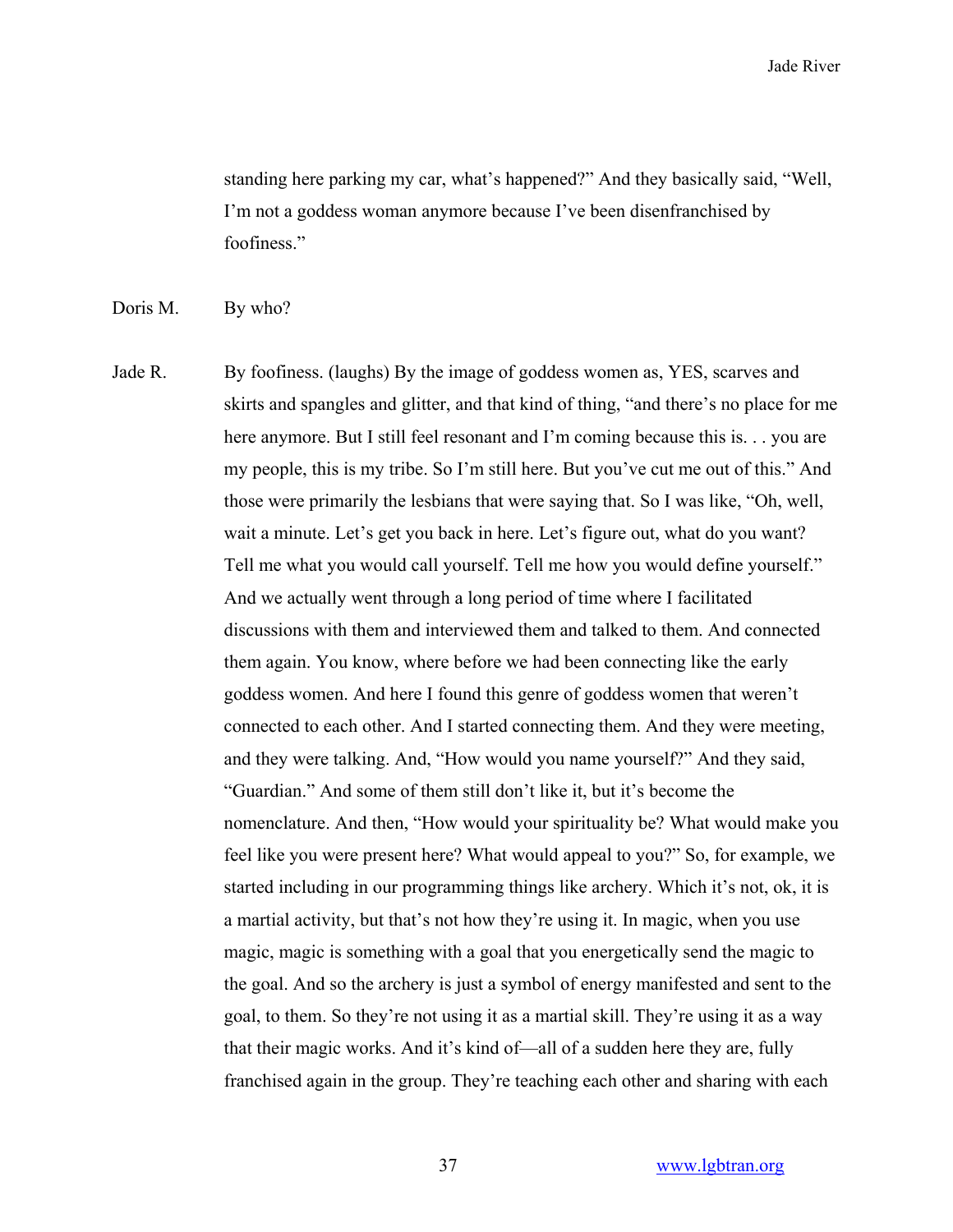other and finding places to do things in ritual where now almost every ritual has a guardian, or five, in it.

Doris M. I just check out if this has coincided with interest in transgender appearance in the larger culture. If the larger culture issues somehow brought to the surface ways of looking at it, and understanding what had happened within the circle that made it easier to understand and for this to become a separate group.

Jade R. I don't think so, and I'll tell you why, which is why the congregation has always had a large butch element, who defined as butch, you saw Norma Jean. (There was a woman here earlier that is very butch.) Very much present in the Congregation. But what happened was, just over time they stopped feeling included in that. So it wasn't so much the transgender issues, I think, that made that happen. Because none of these women that I know of consider themselves trans-gendered. Because part of the thing that I think is the belief is that woman includes any behavior a woman can do. So rather than stepping over that line and saying, "This is a male behavior, therefore I am male," they step over this line and say "This is a male behavior, therefore the definition of male behavior needs to be changed. Because this is a woman doing that behavior." So rather than identification with transgender, they have more of the old feminist model of what is women's behavior. And yet a lot of these women are very butch. So when we basically said, "Why aren't you happy?" they came forward and said, "Well, you're painting me out of this picture." So then we went, "Oh, okay." And then what's been really interesting is having done that, and again, all these other women came up and said, "Oh, I want to be Xena, too!" So it wasn't then just the butch women who were then kind of put out that here, again, they had identified this whole thing and then all of these other women were like, "Me too! Me too! Me too! I'm so with that! Let me do what you're doing! Let me shoot your arrow! Let me... whatever!" So now I would say that even that has broadened to the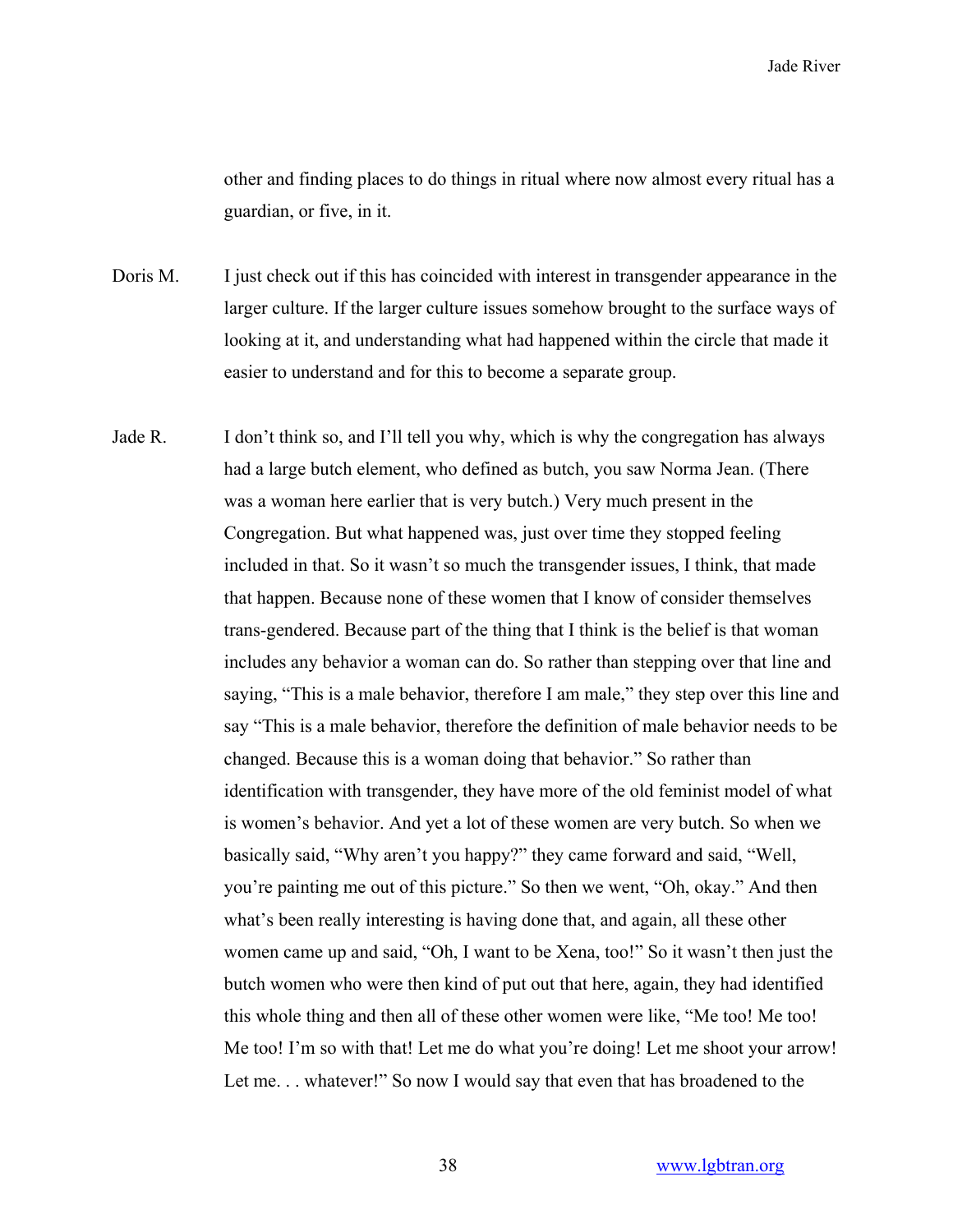point where if you say, there was a point in time where you would say somebody was a guardian, you pretty much were saying they probably had somewhat of a butch identity. Now if you say that, you're saying well it could be anybody, but it's somebody who is resonant with that Amazon archetype. Which is how I finally—it's a hard thing to say. And a lot of the butches went, "Well, okay, we'll just call it butch spirituality, then. And we have a separate spirituality than you." And so they've gone on, where they said, "We now have a butch spirituality." And they're on lists now, dialoguing and talking about what is their spirituality, and how does that manifest, and how is that different. And it's not—there was a woman on there who's trans-gendered, and she was not well received. They basically--

- Doris M. A woman born man?
- Jade R. No. A woman born woman who was becoming male. Basically they feel like there's no excuse for that. It wasn't a well-received thing in that particular group. It was interesting.
- Doris M. Do you want to say anything about how Dianic tradition in general doesn't open its doors to women who were born men? Or not born women?
- Jade R. Our policy [for membership] at this point is women born women identifying as women. And basically the reason for that is our whole spiritual practice is grounded on women's experience. It's grounded on what is it to be a woman. And sourcing that from biology. It's just a very primitive, primal, female thing. And I understand, I don't object to transsexuals. But this is really *women's* religion. And it's not, if you didn't grow—

(End Tape One, Side B. Begin Tape Two, Side A.)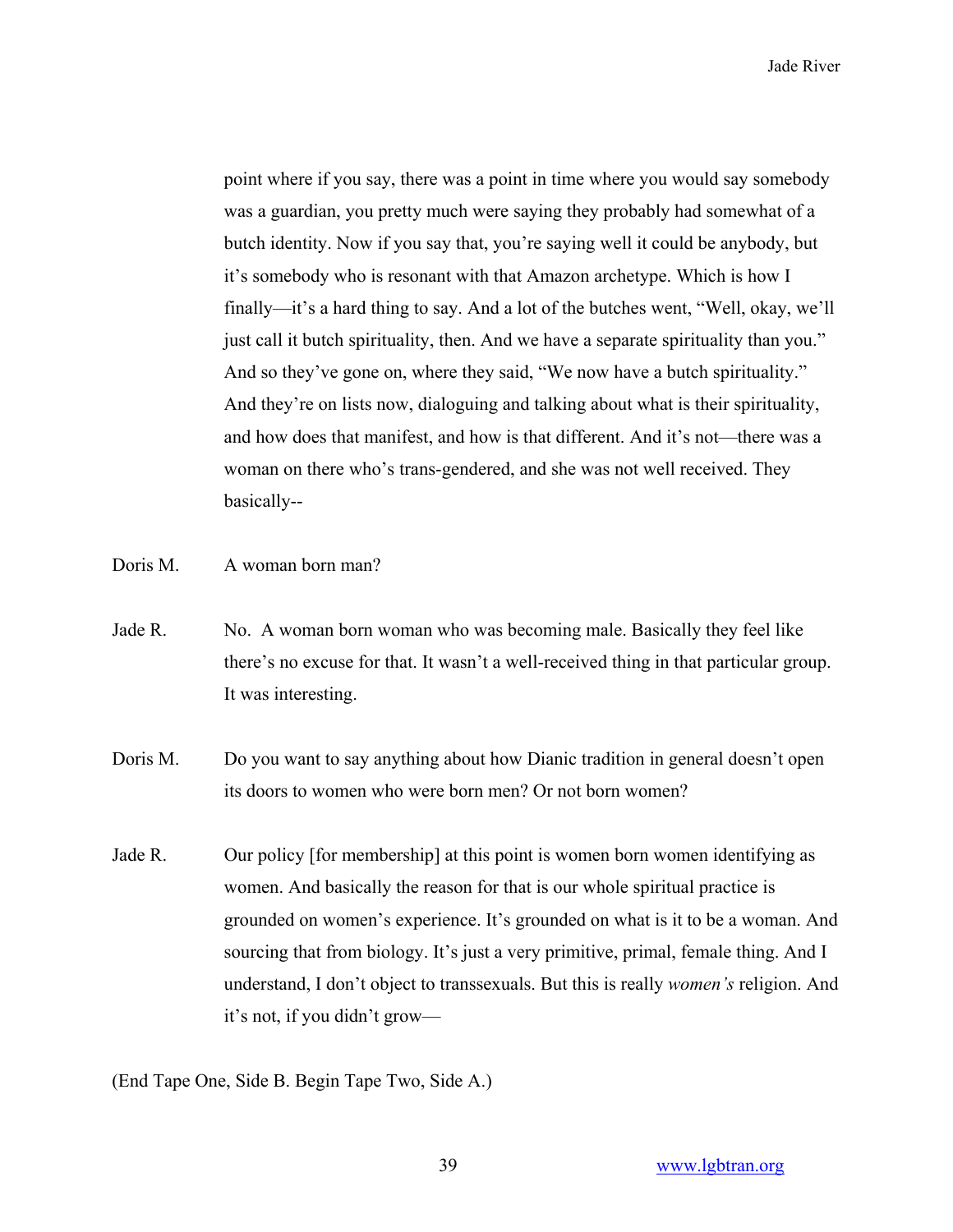- Jade R. So I was saying that if you didn't grow up female, if you don't have, if you never experienced a blood mystery, if you didn't have that experience, you really are not going to know exactly what we're talking about here. And again, remember back before we were saying, this is not the only religion. From our vantage point, this is one of many. And this is what this religion is about. So it's not that we don't think that you can have a religion, even, perhaps a religion of women's spirituality. But not this one, because this is really sourced from a female place. So we actually do a lot of referrals here, where people will call and they'll say, "I want to do something, but I want to do it with my husband." We network them to someplace where they can do that. If a transgendered person contacts us, we absolutely get them involved in community. Just not this one. I understand that pisses some of them off, but really, that's what we're about. And there's even a lot of talk. . . like if you read some of the history books about what happened to the great goddess temples, they started allowing transsexuals and they fell. I mean, it's demonstrable history in our experience. So what happened was they, there were the temples, you know, the Goddess religions.
- Doris M. You're talking about—
- Jade R. I'm talking about like Greece and Rome and, you know—

Doris M. Pre-, kind of B.C.

Jade R. Canaan. And, I could go down the list of them. But, according to the history of those times, what happened frequently in those temples is they began to castrate men and allow them in. Well those were transsexuals. So they castrated men and allowed them in. And within 200 years, the men were in charge. And that's why the pope wears a dress. (laughs) That's joking. But it's still based on that exact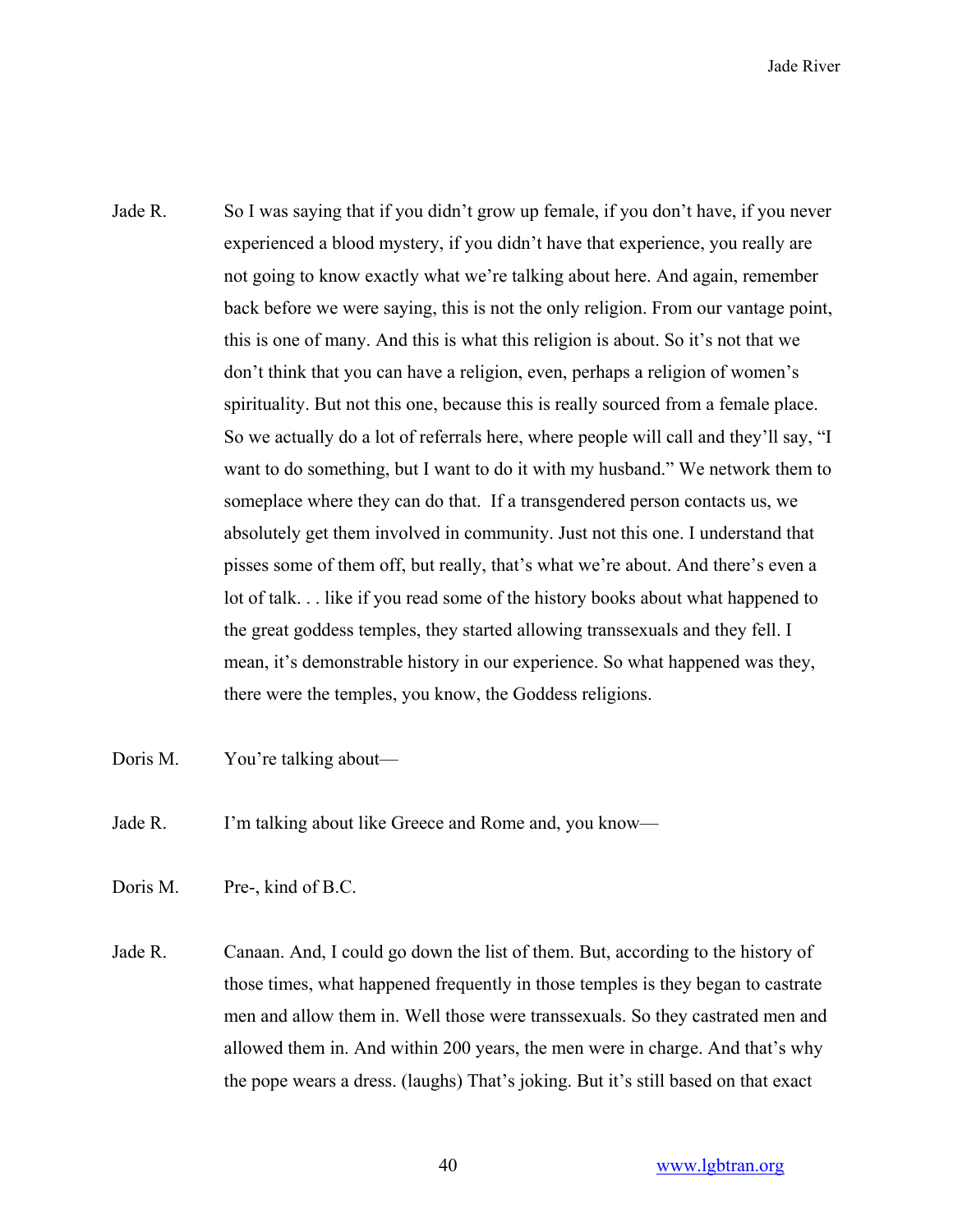thing. That is part of—I mean, I'm joking about that's why the pope wears a dress. But in a way, it's the same. It grew out of that same thing. And those temples, the demise of those temples, and the takeover of those temples, was the allowing of transsexuals into the temples. (phone interruption)

- Doris M. Phone call. But is there anything else that you would like to talk about before the interview ends?
- Jade R. I guess one of the things that I would say is that the women's spirituality movement, by and large, has really, really grown. And that it's fueled by a lot of different things. One of the things is we have *Buffy* and *Charmed*, on the TV, with Wiccans on them. Which has brought a whole generation forward that don't think that Wicca is odd, and think it's something that has power and should be explored. Hence the twenty year-old influx. Because they grew up watching *Charmed* and *Buffy,* and think that Wicca is a viable religious option. And that brings a whole different energetic to it. There was a book published, Megatrends*,* do you remember ever having seen that book? Well then they published Megatrends for Women*.* And like the fourth or fifth megatrend in there was the Goddess; [it] would be one of the major things that would affect women. And what's happened is, it's brought a tremendous influx of women into Goddess religion who haven't been there before. So instead of kind of the old guard, being a majority or so, we're beginning to have just a whole lot of people who have come forward and who want education, want health, want spirituality. And we don't know what to do with the influx of numbers. That's part of it. And it's made. . . so part of what's happening is even with, well, within women's spirituality and even within Dianic Wicca, there's been a lot of change. So like some women who would have twenty years ago said, "I'm a Dianic Wiccan," now just call themselves a Goddess woman. Or some women who, there will be a feminist Dianic who says, "This is how I do things and this is what I believe," and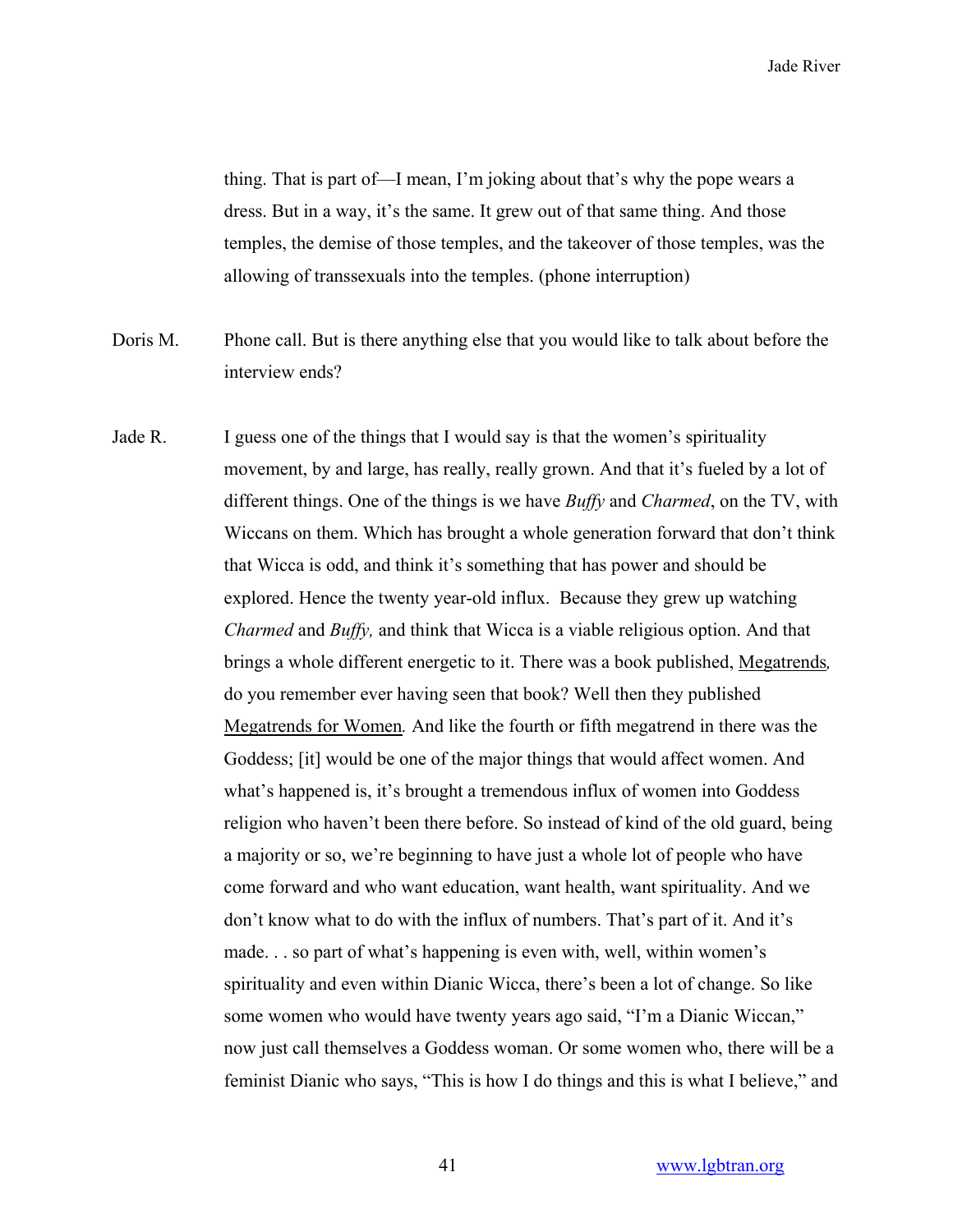another feminist Dianic who says, "This is how I do things and this is what I believe." And they are not similar; they are different, one from another. So what's happened is both the age and the growth and the acceptance of the movement has really made changes. Also, we are a religion of converts; there are, 30 years ago, there was Z. And now there's this whole entire religion and we are entirely a religion of converts. And there's a sense of having chosen it and choosing it. And now we're faced with children who we don't know if we should educate them or not. Or if it truly is a religion of choice do you bring children into it and raise them in it? And there's a lot of debate and argument about, is it. . . there's a thing in the Craft, the Goddess calls her own. Which means that she chooses you. You don't chose her. So what if you educate a child not chosen? Are you doing, are you really servicing something, or will we end up with a hollow religion like Christianity? By educating those not chosen. So there's actually a lot of conflictual information in and among our group at this time about how do we move forward. And how do we create a system that sustains what we have begun. Because I don't think any of us want to say, "Well, that was a good religion for forty years and now I'm going to die." And that's going to be the end of it. How do we create something that sustains and continues beyond us. And how do we do that. And is it truly, if you watch *Charmed,* are you chosen? Are you really, truly, you know, is it speaking to you? And it's been very interesting where the old Craft philosophy coming up against this new influx of young women. And what our thinking was, compared to what our thinking needs to be. Do we educate teenagers? Do we do outreach? Because before, really, all we did was connect. We never did outreach, particularly. Well, do we do outreach? Do we set up traditional places of meeting? How do we go forward? How do we move? And we really haven't resolved that yet. You know, it's really very much in flux. And what's happening is there's lots of different answers to these questions. To the point where I know some Dianic circles that meet every Sunday and have a sermon all the way over to some that are still the old anarchistic, come in your